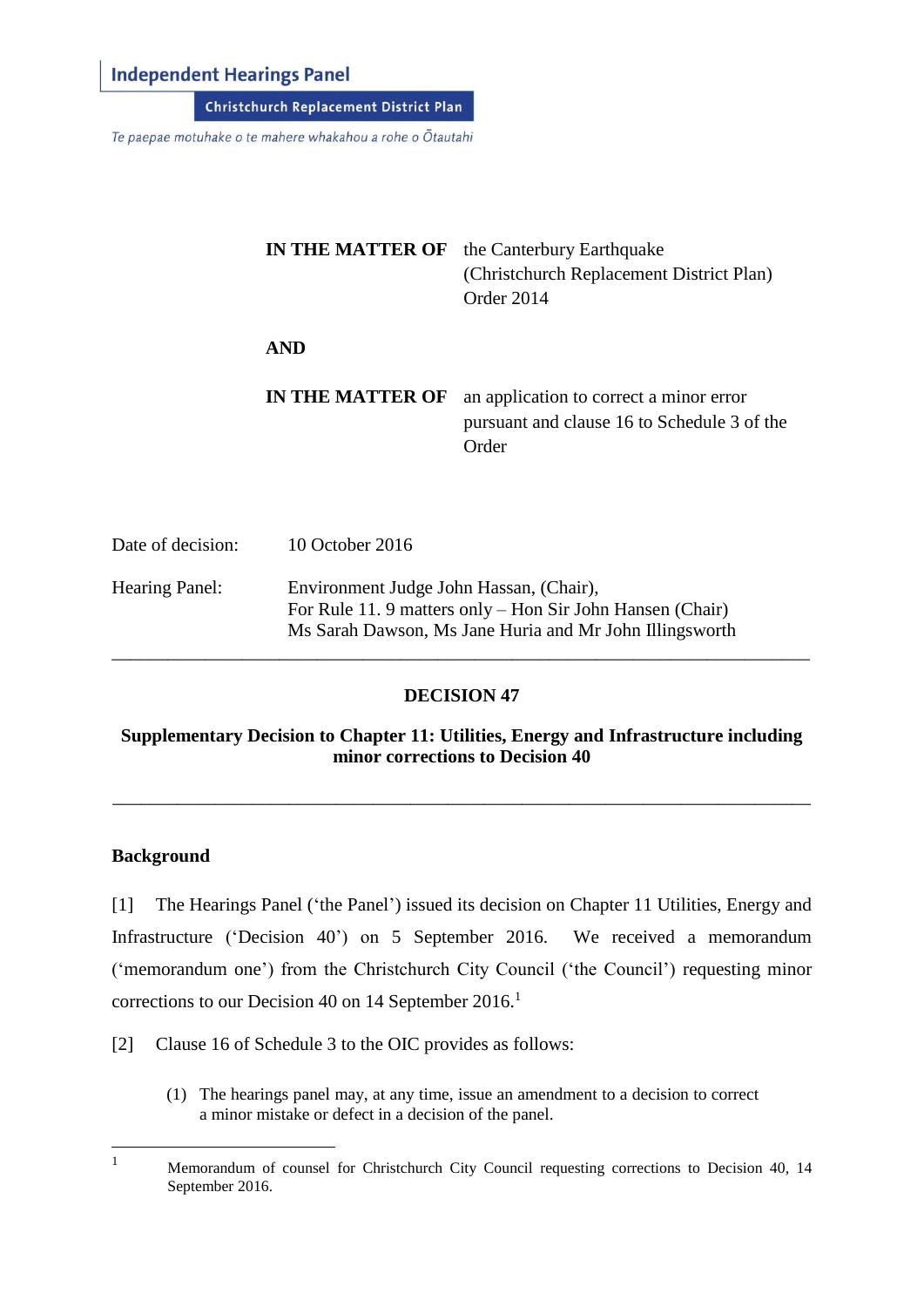(2) This power includes the power to amend or correct a proposal, provided that the amendment or correction is made before the proposal becomes operative in accordance with [clause 16](http://www.legislation.govt.nz/regulation/public/2014/0228/latest/whole.html#DLM6189936) of this order.

[3] We received a further memorandum ('memorandum two') from the Council on 14 September  $2016<sup>2</sup>$  in response to the directions in Decision 40 for the Council to file a memorandum informing the Panel of the Council's position and that of relevant parties regarding proposed Policy 11.2.1.4 and related drafting matters.<sup>3</sup>

#### **Reasons for the corrections**

[4] Memorandum one sets out the requested corrections in Paragraph 7 and Attachment A. The memorandum specifies that the corrections sought are simply to rectify mistakes or inaccuracies, or to assist users with navigating the Plan. It also contends that the corrections sought do not relate to the substance of the affected provisions.

#### **Policy 11.2.1.4 and related provisions**

[5] Memorandum two set outs the two options circulated to the relevant submitters in Paragraph 2 and Appendix A. Option 1 was to delete Policy 11.2.1.4 on the basis that the purpose of this policy could be met through other objectives and policies in Chapters 9 and 11. Option 2 was to amend Policy 11.2.1.4 to give specific recognition to radio and telecommunication utilities.

[6] The memorandum identifies in Paragraph 6 that the telecommunications companies and Radio New Zealand opposed Option 1 and preferred Option 2, whereas the Crown had no comments on the policy and Ngāi Tahu is neutral on the issue (Transpower also advised that it did not need to be involved in the discussions). The Council subsequently advised that it also prefers Option 2.<sup>4</sup>

1

<sup>&</sup>lt;sup>2</sup> Memorandum of counsel for Christchurch City Council responding to Policy 11.2.1.4 Decision 40, 14 September 2016.

<sup>3</sup> Decision 40, Chapter 11 Utilities and Energy dated 5 September 2016 at 130.

<sup>&</sup>lt;sup>4</sup> Memorandum of counsel for Christchurch City Council responding to Policy 11.2.1.4 Decision 40, 14 September 2016 at 8.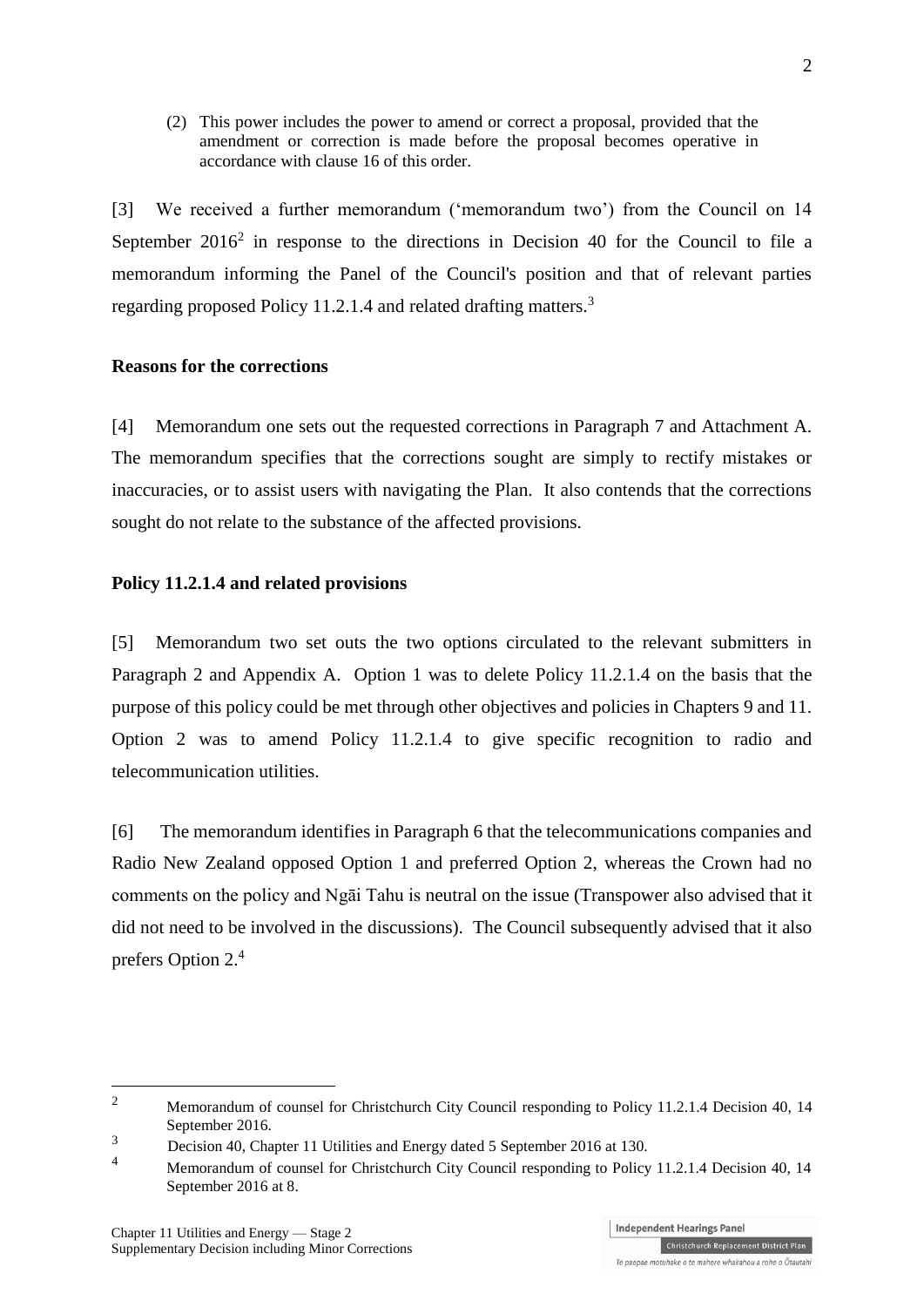#### **Decision**

[7] We accept that the corrections proposed by the Council in memorandum one are appropriate and primarily relate to errors in the numbering of the provisions and incorrect cross-referencing between the provisions. They amount to minor errors that can be corrected using our powers under cl 16 of Schedule 3 to the OIC.

[8] With respect to Rule 11.9, we have numbered the different standards as 'a' to 'd' and set these out in a column to the left of the existing table so as to ensure consistency with the numbering and formatting of other chapters of the Plan.

[9] We accept the proposal by the Council, and agreed by the telecommunications companies and Radio New Zealand, to amend Policy 11.2.1.4 to give specific recognition to radio and telecommunication utilities. We have amended the drafting of the policy to refer to 'radiocommunications and telecommunication utilities' as radiocommunications (plural) is a defined term in the Plan.

[10] We also accept the proposal by the Council to include definitions of 'telecommunication' and 'communication facility' in the Plan (singular). We have made consequential amendments to the rules, as recommended by the Council, to change references to 'communications facilities' to the singular to align with the definition.

[11] Decision 40 is hereby amended in accordance with Schedule 1.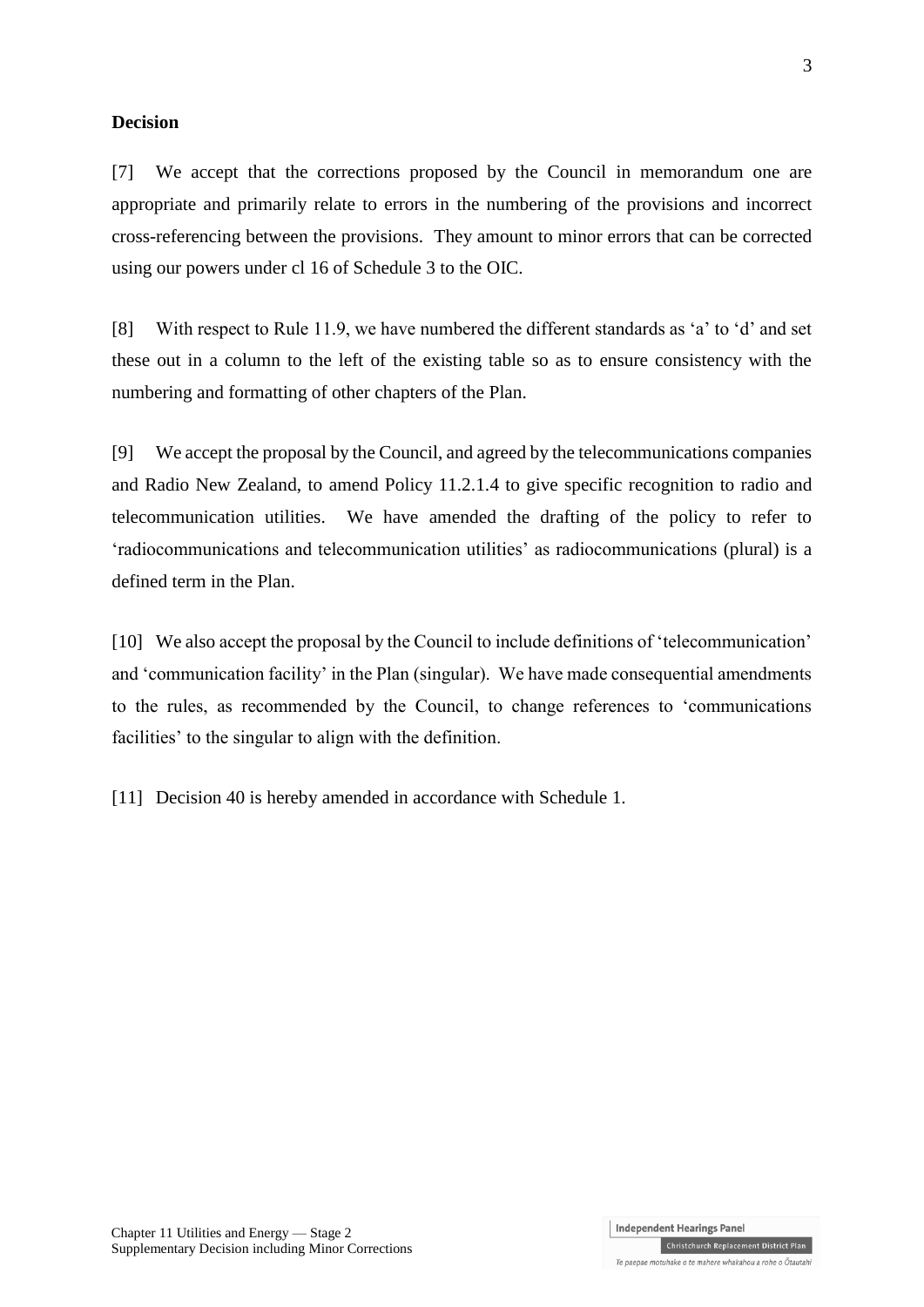For the Hearings Panel:

Environment Judge John Hassan Chair

t. W. Alac Hon Sir John Hansen

Chair (For Rule 11. 9 matters only)

m

Ms Sarah Dawson Panel Member

Mr John Illingsworth Panel Member

 $\overline{a}$ 

Ms Jane Huria Panel Member

Chapter 11 Utilities and Energy - Stage 2 Supplementary Decision including Minor Corrections Independent Hearings Panel Christchurch Replacement District Plan Te paepae motuhake o te mahere whakahou a rohe o Ōtautah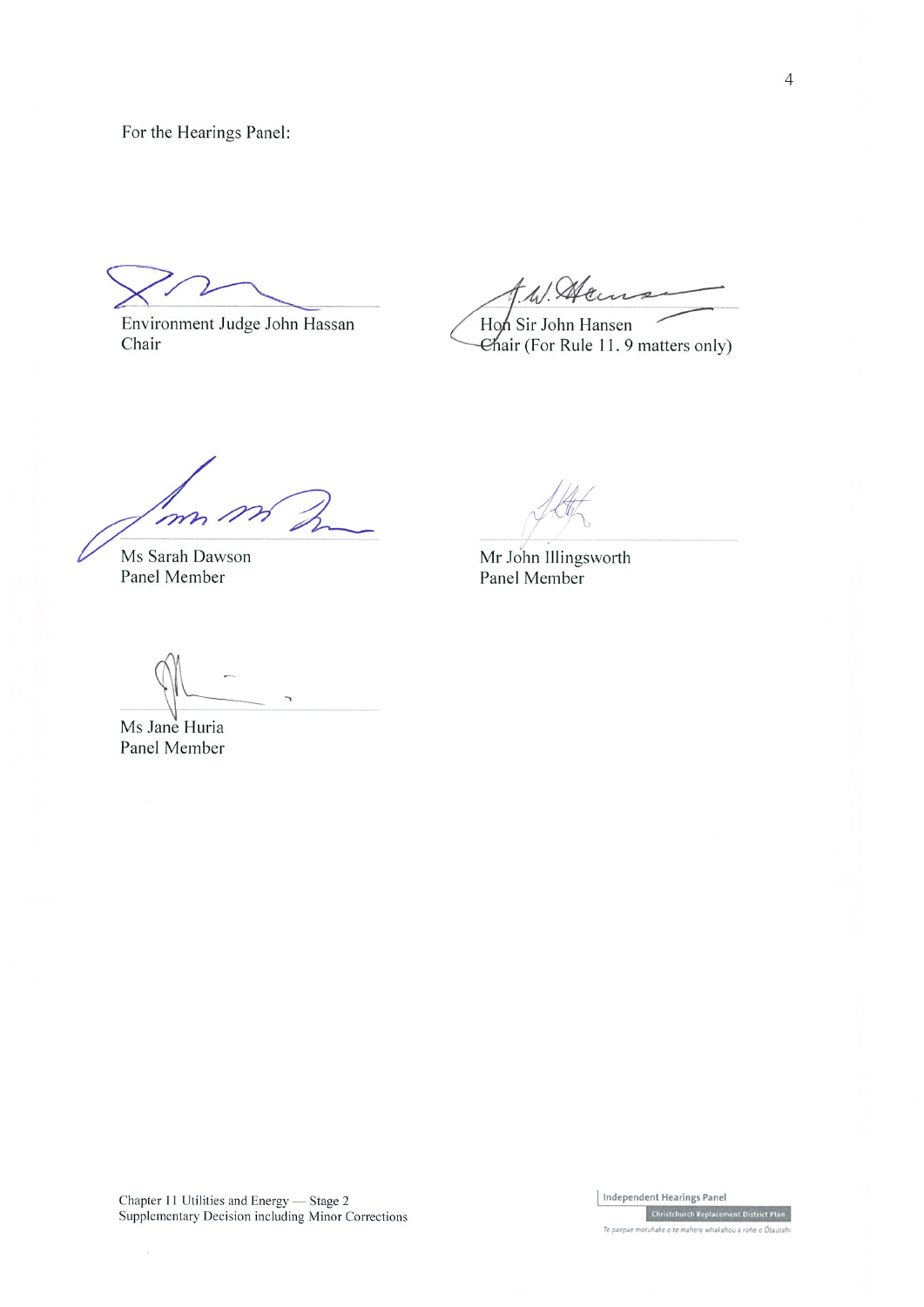#### **SCHEDULE 1**

The notified proposal is amended by our decision as follows:

- Chapter 11 Utilities, Energy and Infrastructure
- Chapter 2 Definitions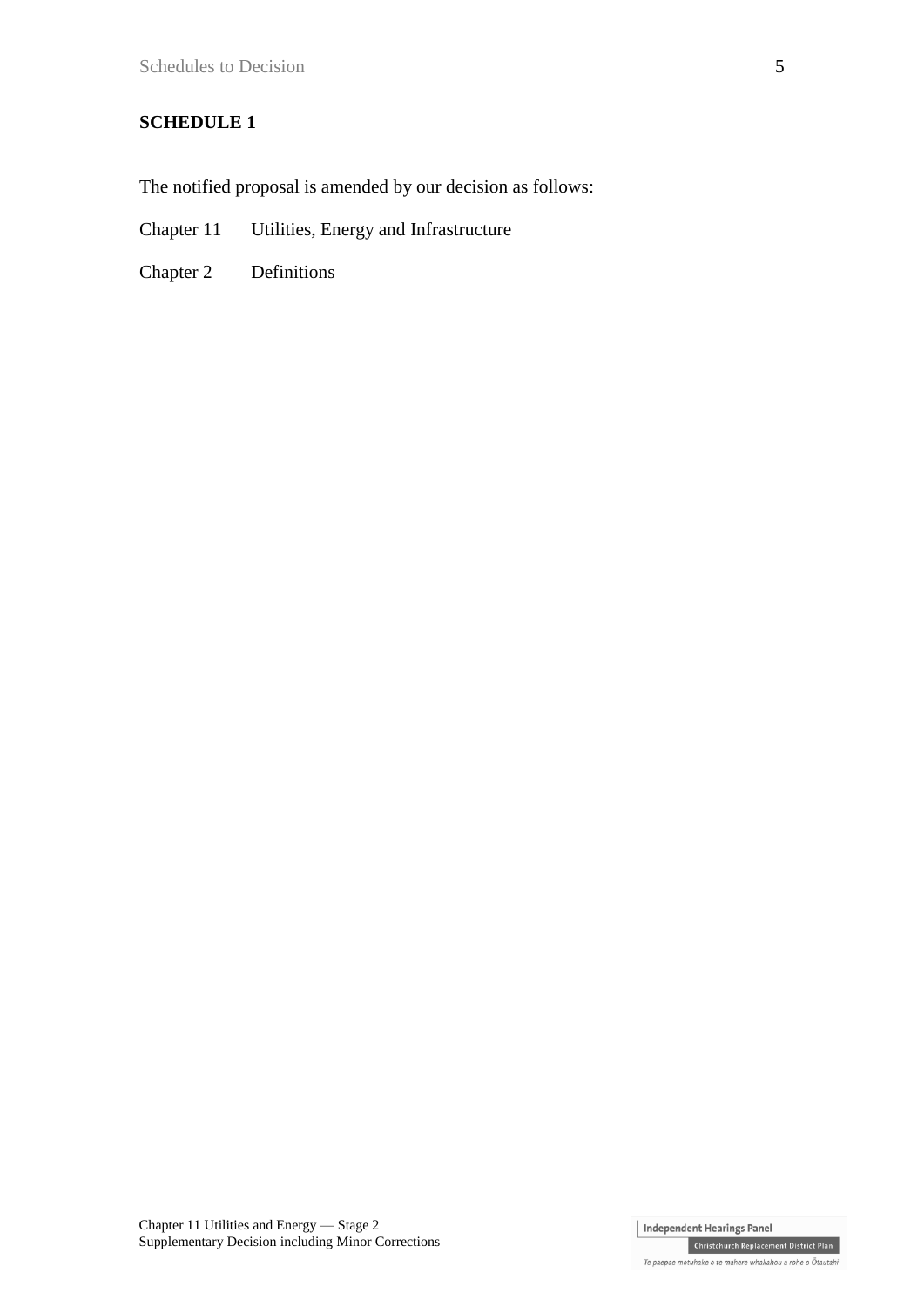### **Chapter 11 Utilities and Energy**

This Chapter includes our minor corrections and our supplementary decision to Decision 40 Utilities and Energy.

This Chapter includes Decision 43 Central City - Chapter 11 Utilities and Energy - 20.9.16.

It includes a number of changes made as part of the Central City decision to our earlier decisions on Chapter 11, to ensure clarity and certainty of provisions, and consistency with the Plan's drafting style. These changes were not identified in the Central City as it was not practical to do so.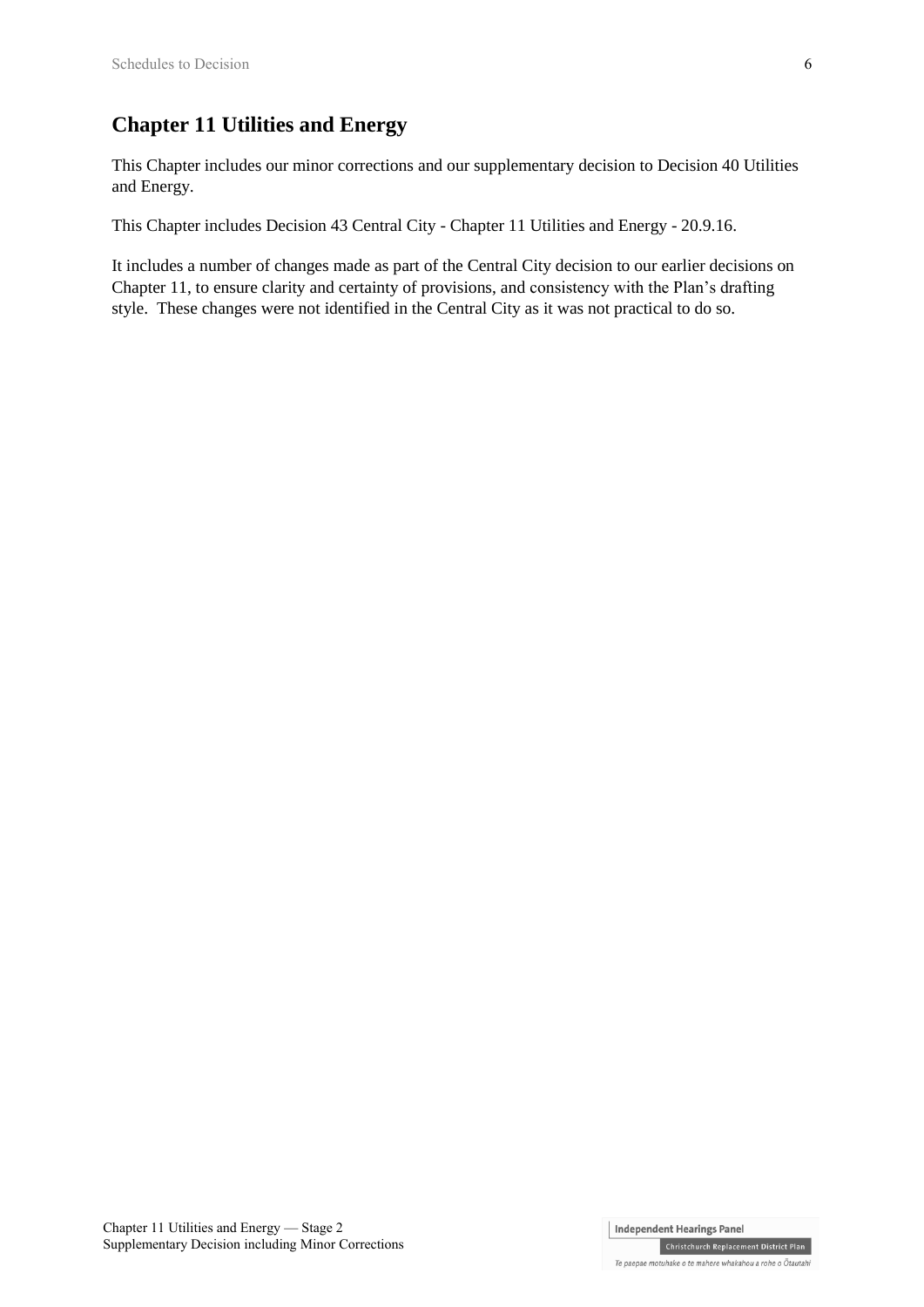# **Chapter 11 Utilities and Energy**

# **11.1 Introduction**

This introduction is to assist the lay reader to understand how this chapter works and what it applies to. It is not an aid to interpretation in a legal sense.

This chapter relates to a range of utilities that may occur throughout the District. The objectives, policies, rules, standards and assessment criteria seek to provide for the operation, maintenance, upgrading and development of utilities, while also managing the potential adverse effects of utilities on the environment.

The provisions of this chapter also seek to avoid the potential adverse effects of other land uses and developments, including reverse sensitivity effects, on the operation, maintenance, upgrade and development of utilities.

The provisions in this chapter give effect to the Chapter 3 Strategic Directions Objectives.

Chapter 11 Utilities and Energy — Stage 2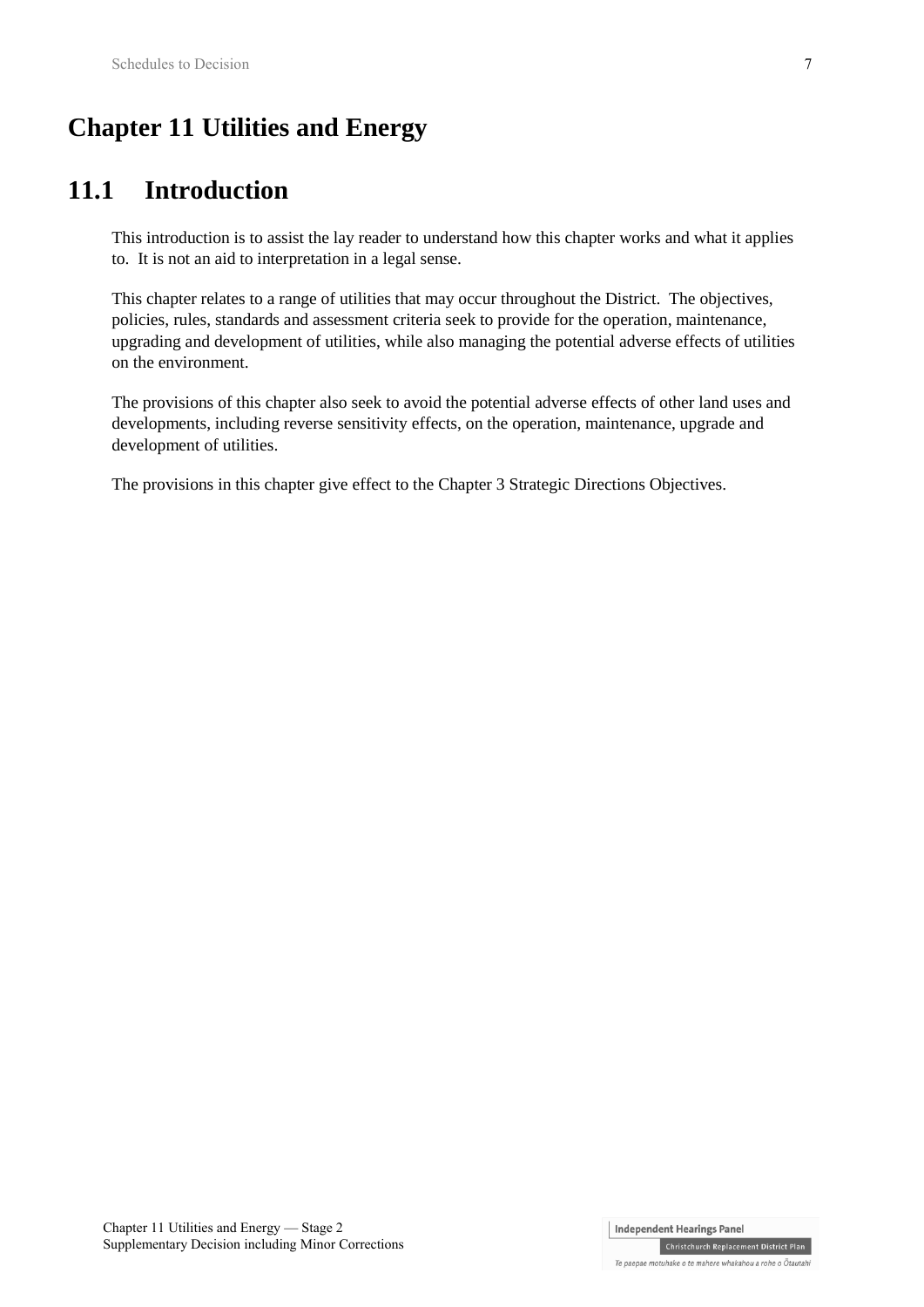# **11.2 Objectives and policies**

### **11.2.1 Objective — Provision of utilities**

- a. Effective and efficient provision of utilities in a manner that is integrated with land use and development in the District.
- b. The continued operation, maintenance, upgrade and development of utilities throughout the District.
- c. An increase in renewable electricity generation activities.

### **11.2.1.1 Policy — Sustainable water supply**

a. Achieve sustainability and resilience of the District's water supply by encouraging water conservation and the re-use and recycling of water.

### **11.2.1.2 Policy — Benefits of utilities**

- a. Require that new utilities are designed and constructed to maintain function should a significant seismic event or other natural hazard event occurring.
- b. Recognise the national, regional and local benefits of the secure and efficient operation of utilities by providing for the operation, maintenance, upgrade and development of utilities.

### **11.2.1.3 Policy — Renewable electricity generation**

- a. Provide for the operation, maintenance, upgrade and development of utilities that derive or generate electricity through renewable sources by:
	- i. recognising the benefits to people and communities of renewable electricity generation;
	- ii. acknowledging the implications and constraints associated with renewable generation activities, including locational, operational and technical matters;
	- iii. promoting small and community scale renewable electricity generation activities, such as from solar and wind energy;
	- iv. reducing the use of finite resources for the generation of electricity; and
	- v. recognising the benefits of reducing greenhouse gas emissions that contribute to climate change

### **11.2.1.4 Policy — Communication facilities**

- i. Recognise the importance of radiocommunications and telecommunication utilities by:
	- i. providing for the development and use of radiocommunications and telecommunication utilities;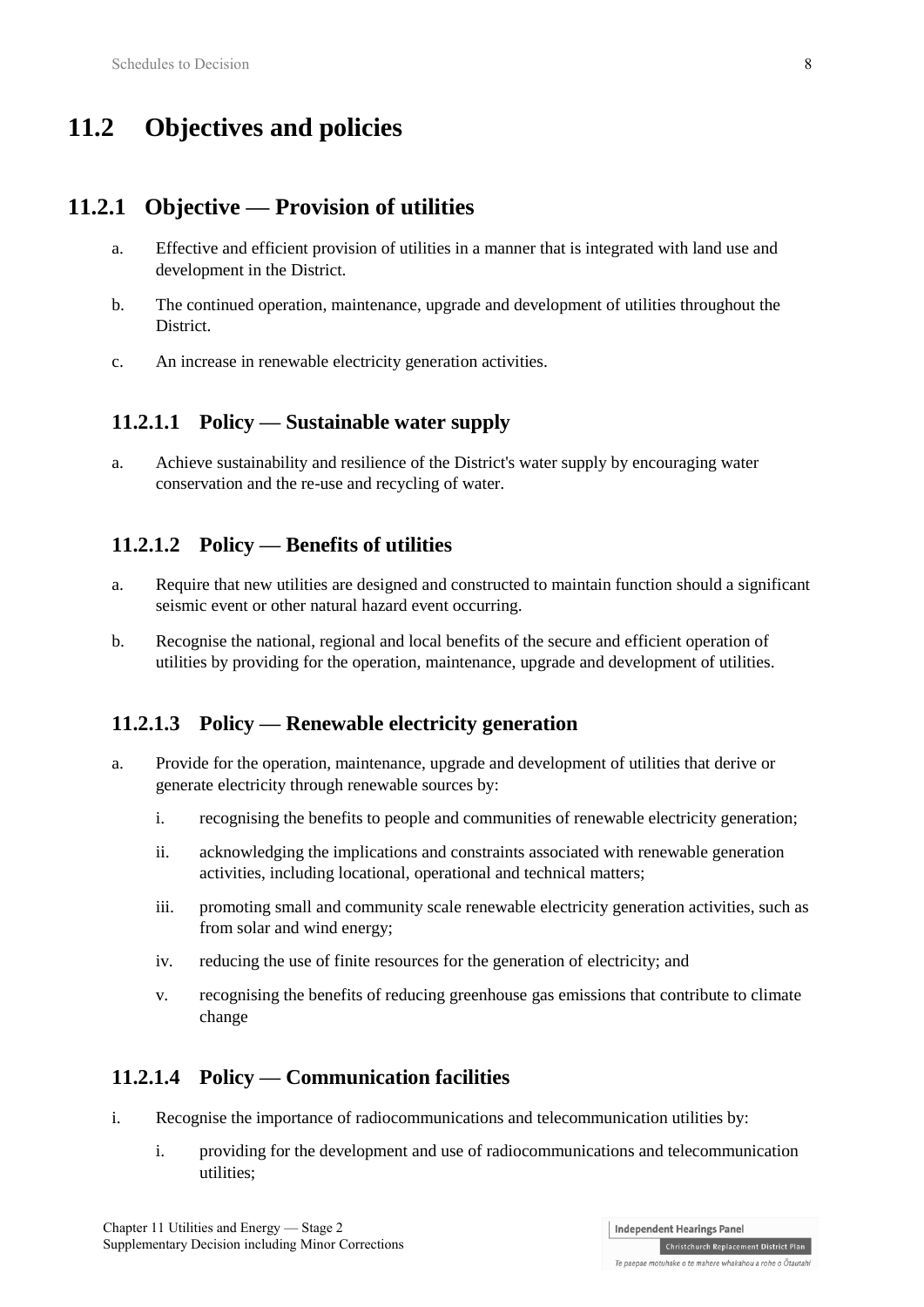- ii. acknowledging that the management of adverse effects of radiocommunications and telecommunication utilities is constrained by technical and operational requirements; and
- iii. having regard to design, location and installation method when considering the effects of new or upgraded radiocommunications and telecommunication utilities.

#### **11.2.1.5 Policy — Electricity transmission and distribution**

- a. Recognise the national significance of the National Grid by:
	- i. providing for the benefits derived from a secure and efficient electricity transmission network;
	- ii. providing for the operation, maintenance, upgrade and development of the National Grid;
	- iii. acknowledging that the management of adverse effects of the National Grid is constrained by technical and operational requirements; and
	- iv. having regard to the route, site and method selection when considering the effects of new infrastructure or major upgrades.
- b. Provide for ongoing operation, maintenance, upgrade and development of the electricity distribution network, while;
	- i. having particular regard to the post-earthquake repair and resilience requirements of the electricity distribution network.

#### **11.2.1.6 Policy — Fuel facilities, storage and supply systems**

a. Recognise the importance of operating, maintaining and developing a reliable and resilient fuel storage and supply system.

### **11.2.2 Objective — Adverse effects**

- a. The adverse effects of new or upgraded utilities on other activities and the environment are managed, whilst having regard to the technical and operational requirements of utilities.
- b. The protection of utilities from the adverse effects of other activities.

#### **11.2.2.1 Policy — Adverse effects of utilities**

*[Deferral to Chapter 9 Natural and Cultural Heritage]*

### **11.2.2.2 Policy — Adverse effects on utilities**

a. Avoid adverse effects on utilities, including reverse sensitivity effects, that may compromise their operation, maintenance, upgrade and development.

**Independent Hearings Panel** 

Te paepae motuhake o te mahere whakahou a rohe o Ōtautahi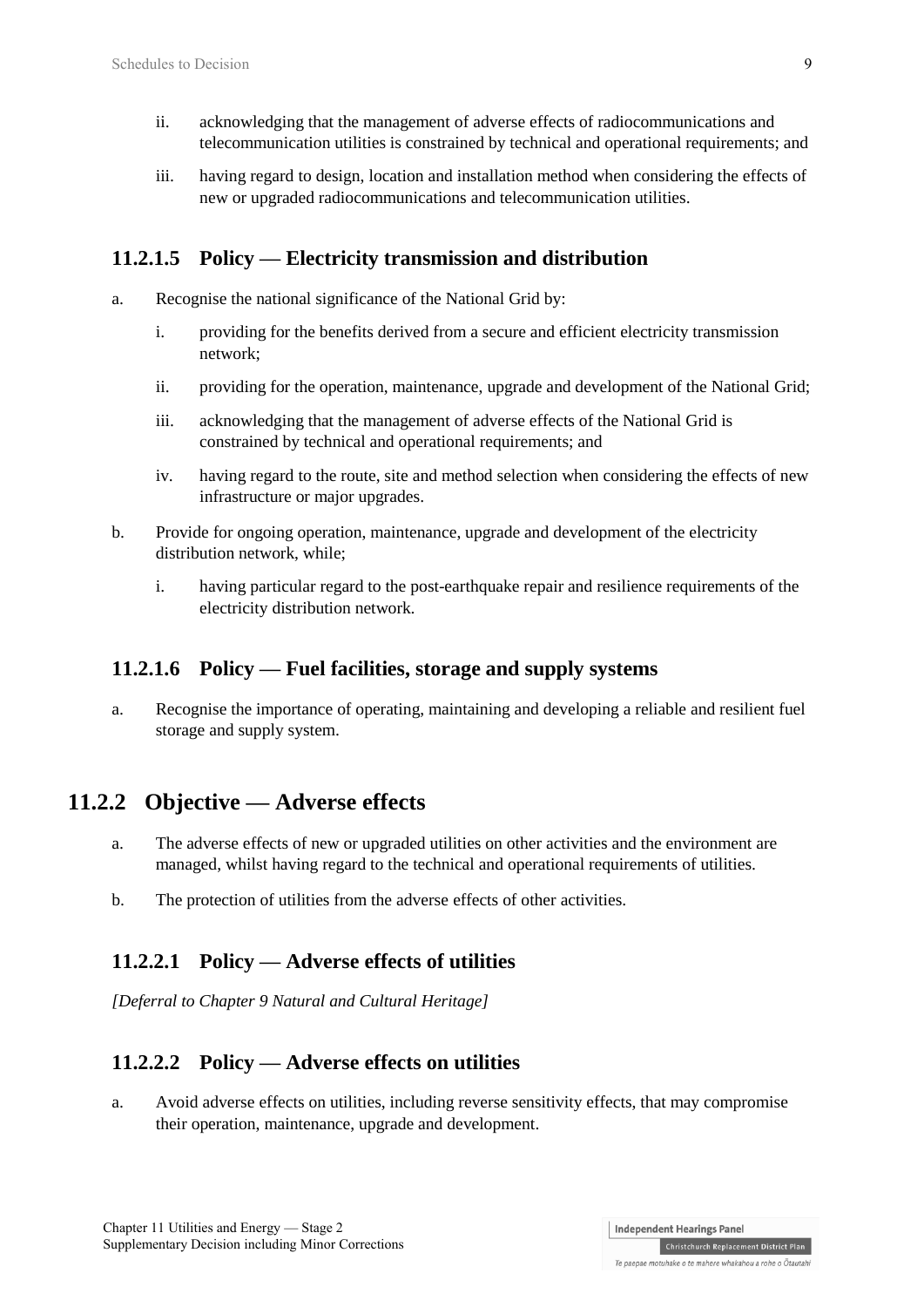b. Avoid adverse effects, including reverse sensitivity effects, on the National Grid and the identified strategic electricity distribution lines, through the management of activities within an identified buffer corridor.

### **11.2.2.3 Policy — Radiofrequency, electric and magnetic fields**

- a. Manage the potential adverse effects of radiofrequency, electric and magnetic fields associated with utilities.
- b. Avoid locating sensitive activities where there could be adverse effects from utilities that generate radio frequency, electric and magnetic fields.

# **11.3 How to interpret and apply the rules**

- a. The rules that apply to all utilities in the District are contained in the activity status tables (including activity specific standards) in:
	- i. Rule 11.4;
	- ii. Rule 11.5;
	- iii. Rule 11.6;
	- iv. Rule 11.7; and
	- v. Rule 11.8.

Note: The activity standards in Rule 11.9 also apply to all activities listed in Rules 11.4–11.8.

- b. The rules in the zone chapters  $(13 21)$  do not apply to utilities, unless specified or referenced in this chapter.
- c. The activity status tables and standards in the following chapters also apply to all utilities in the District:
	- 5 Natural Hazards;
	- 6 General Rules and Procedures;
	- 7 Transport;
	- 8 Subdivision, Development and Earthworks;
	- 9 Natural and Cultural Heritage 9.1 Indigenous Biodiversity and Ecosystems; 9.3 Historic Heritage; 9.4 Significant Trees; 9.5 Ngāi Tahu Values and the Natural Environment; and 9.6 Coastal Environment
	- 12 Hazardous Substances and Contaminated Land.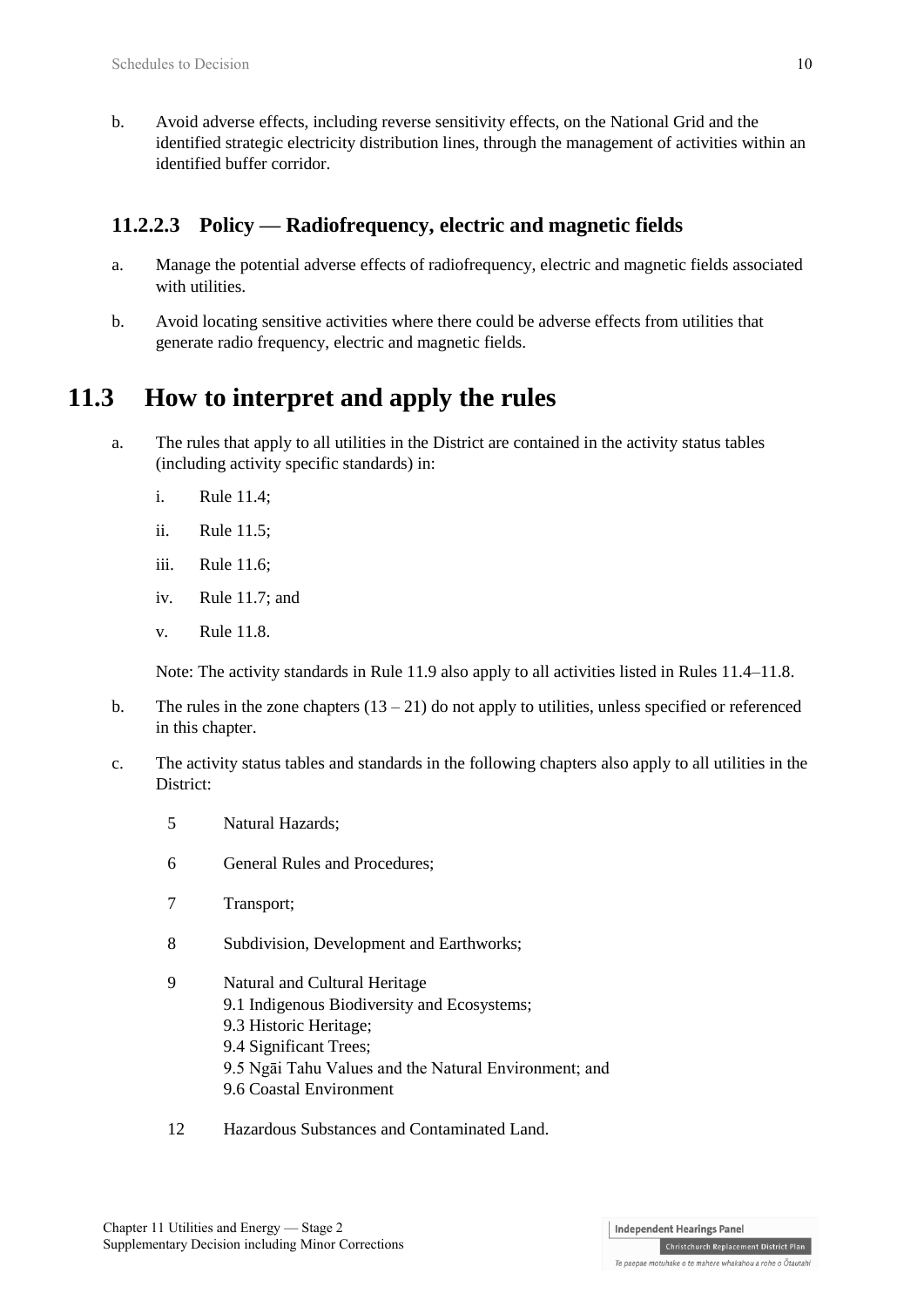Chapter 5 (Natural Hazards) includes specific rules in relation to utilities in areas subject to hazards.

#### *[Stage 3 — Chapter 9 Natural and Cultural Heritage]*

- d. All telecommunication facilities operated by a network utility operator are controlled by the Resource Management (National Environmental Standards for Telecommunication Facilities) Regulations 2008 (NESTF) in respect of the generation of radiofrequency fields. In the road reserve equipment cabinets, noise from these cabinets, and masts / antennas on existing structures are also controlled by the NESTF. Other telecommunication facilities or activities will be managed by the District Plan.
- e. The NESTF manages instances where:
	- i. An original utility structure is replaced with a replacement utility structure;
	- ii. The addition of an antenna makes a structure into a replacement utility structure;
	- iii. If an antenna on a replacement utility structure is replaced; or
	- iv. A dish antenna is added to or replaced on an original utility structure or replacement utility structure.
- f. Under the NESTF, other telecommunication facilities or activities are managed by the District Plan:
	- i. Within the dripline of a tree or other vegetation where the trees or other vegetation are managed by the District Plan.
	- ii. On the same side of the road as items or land identified as having historic heritage values, where the land or items are identified by the District Plan.
	- iii. On the same side of the road as land or sites that are identified as having visual amenity values by the District Plan.
- g. The Resource Management (National Environmental Standards for Electricity Transmission Activities) Regulations 2009 (NESETA) contain a separate code of rules for the operation, maintenance, upgrading, relocation or removal of an existing transmission line, which is part of the National Grid, as defined in the regulations. Except as provided for by the regulation, no rules in this District Plan apply to such activities. Where an activity does not relate to an existing transmission line that is part of the National Grid, or where new transmission lines and associated structures are proposed, the District Plan provisions apply.
- h. Any application for resource consent for a controlled or restricted discretionary activity arising from the rules in this chapter shall not be publicly or limited notified. For any other application for resource consent, the Council may publicly or limited notify the application.
- i. Unless otherwise stated, a permitted activity includes operation of that activity.

**Independent Hearings Panel** 

Te paepae motuhake o te mahere whakahou a rohe o Ōtautahi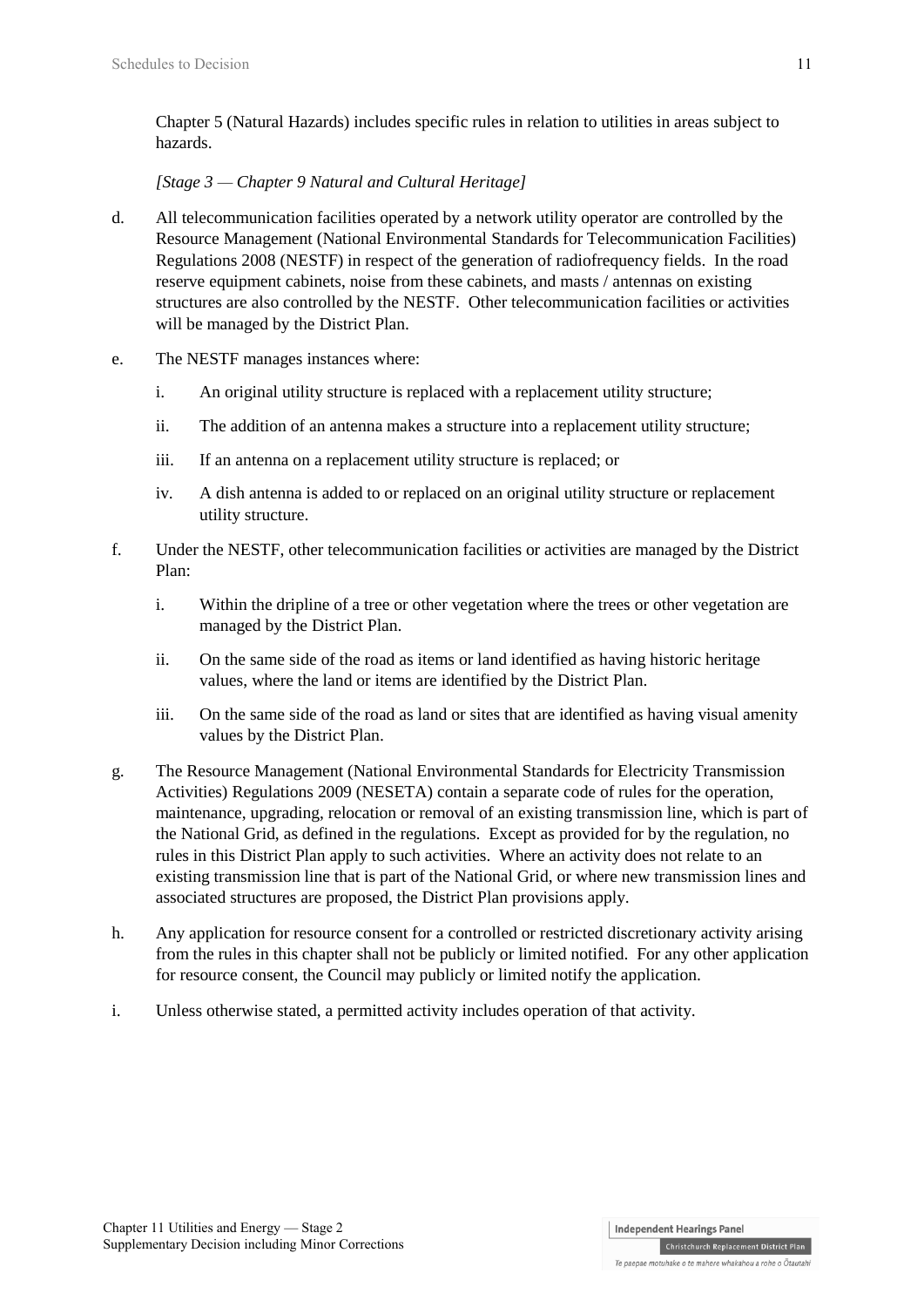# **11.4 Rules — Utilities and energy — General**

## **11.4.1 Permitted activities — General**

The activities listed below are permitted activities if they meet the activity specific standards set out in this table and the activity standards in Rule 11.9.

Activities may also be restricted discretionary, discretionary or non-complying as specified in Rules 11.4.2 to 11.4.4 and 11.5 to 11.8.

|                | <b>Activity</b>                                                                                                                                                 | <b>Activity specific standards</b>                                                                                                                                                                                                                                                                                                                                                                                                                                                                                                                                                                                                                                                                                                                                                 |
|----------------|-----------------------------------------------------------------------------------------------------------------------------------------------------------------|------------------------------------------------------------------------------------------------------------------------------------------------------------------------------------------------------------------------------------------------------------------------------------------------------------------------------------------------------------------------------------------------------------------------------------------------------------------------------------------------------------------------------------------------------------------------------------------------------------------------------------------------------------------------------------------------------------------------------------------------------------------------------------|
| P <sub>1</sub> | Construction or extension of any access<br>tracks to utilities.                                                                                                 | <b>Nil</b><br>[Stage 3 – Chapter 9 Natural and Cultural<br>Heritage]                                                                                                                                                                                                                                                                                                                                                                                                                                                                                                                                                                                                                                                                                                               |
| P <sub>2</sub> | Weather stations and navigation aids.                                                                                                                           | a. Weather stations and navigation aids greater<br>than 1 metre in height or 6 m <sup>2</sup> in area shall not<br>be located within:<br>i.<br>a Character Area Overlay<br>ii.<br>[Stage $3$ – Chapter 9 Natural and<br>Cultural Heritage]                                                                                                                                                                                                                                                                                                                                                                                                                                                                                                                                         |
| <b>P3</b>      | Maintenance of a utility and the<br>establishment of associated temporary<br>structures, including vegetation trimming or<br>removal.                           | Nil                                                                                                                                                                                                                                                                                                                                                                                                                                                                                                                                                                                                                                                                                                                                                                                |
| <b>P4</b>      | Utility cabinets as part of any utility,<br>excluding any utility cabinet for electricity<br>transmission or distribution provided for<br>under Rule 11.5.1 P2. | The utility cabinet is located underground; or<br>a.<br>b. For above ground telecommunication<br>cabinets, or those regulated by the NESTF,<br>the maximum floor area shall be 2 m <sup>2</sup> and the<br>maximum height shall be 2 metres (measured<br>from ground level or the top of a concrete<br>plinth if there is one); and<br>c. For above ground utility cabinets other than in<br>standard (b) above, the maximum floor area<br>shall be 10 m <sup>2</sup> and the maximum height shall<br>be 2.5 metres (measured from ground level or<br>the top of a concrete plinth if there is one).<br>d. For utility cabinets in the Avon River<br>Precinct/Te Papa Ōtākaro Zone the maximum<br>floor area shall be 5m <sup>2</sup> and the maximum<br>height shall be 3 metres. |
| P5             | Utility buildings, excluding any utility<br>buildings for electricity transmission or<br>distribution provided for under Rule 11.5.1<br>P <sub>2</sub> .        | a. Built form standards for the relevant zone.                                                                                                                                                                                                                                                                                                                                                                                                                                                                                                                                                                                                                                                                                                                                     |
| <b>P6</b>      | Installation of network utilities and ancillary<br>equipment underground.                                                                                       | N <sub>il</sub>                                                                                                                                                                                                                                                                                                                                                                                                                                                                                                                                                                                                                                                                                                                                                                    |

**Independent Hearings Panel Christchurch Replacement District Plan**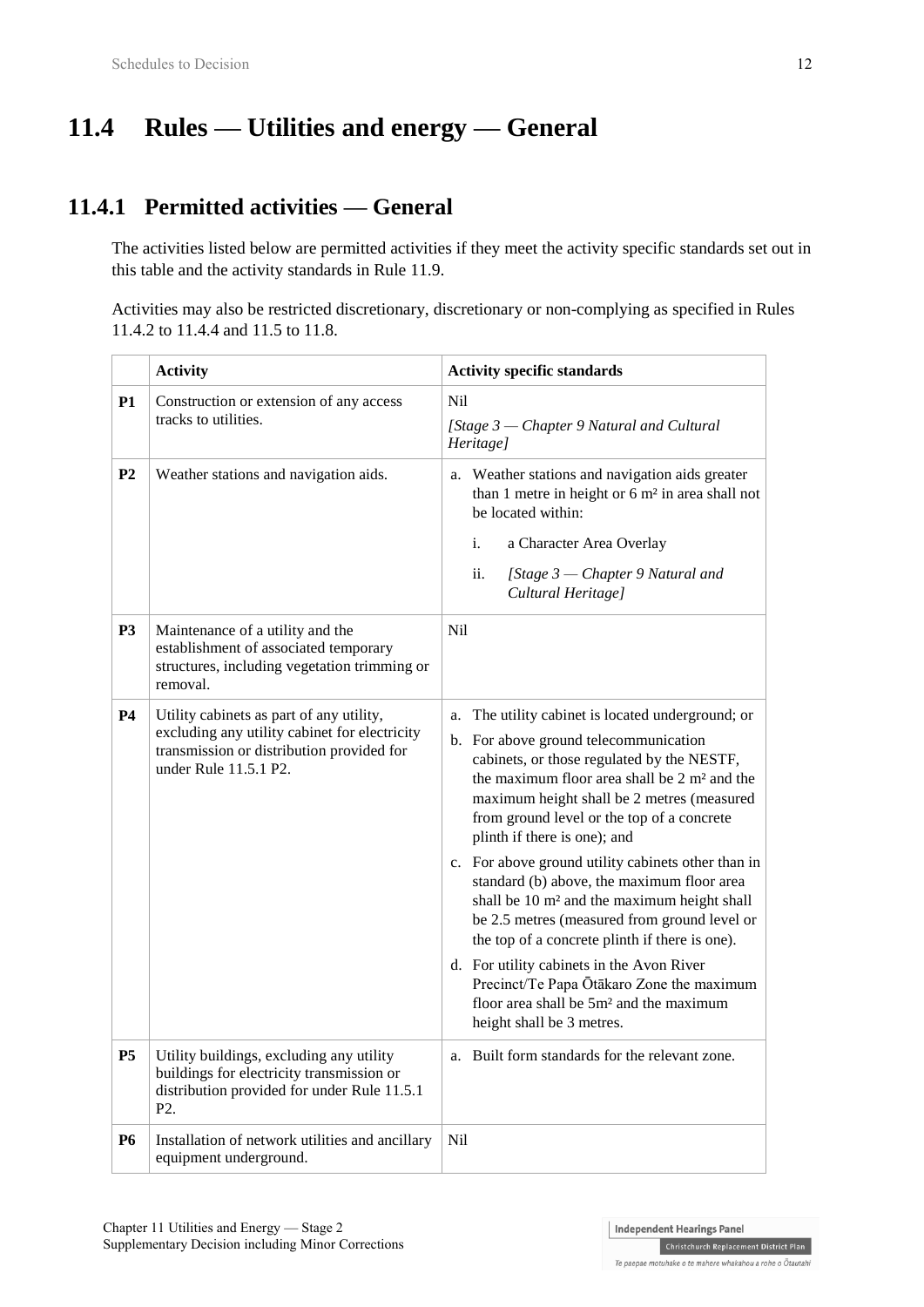|                 | <b>Activity</b>                                                                                                                    | <b>Activity specific standards</b>                                                                                                                                                                                                                                                                                                                                                                                                                                                                                                                                                                                |
|-----------------|------------------------------------------------------------------------------------------------------------------------------------|-------------------------------------------------------------------------------------------------------------------------------------------------------------------------------------------------------------------------------------------------------------------------------------------------------------------------------------------------------------------------------------------------------------------------------------------------------------------------------------------------------------------------------------------------------------------------------------------------------------------|
| $\mathbf{P}7$   | New lines and associated utility structures to<br>provide electricity supplies to electric<br>tramway trolley bus or rail systems. | <b>Nil</b>                                                                                                                                                                                                                                                                                                                                                                                                                                                                                                                                                                                                        |
| P <sub>8</sub>  | Utility structures for street lighting.                                                                                            | <b>Nil</b>                                                                                                                                                                                                                                                                                                                                                                                                                                                                                                                                                                                                        |
| P <sub>9</sub>  | Re-location of utilities.                                                                                                          | The re-location must not be more than 2<br>a.<br>metres measured horizontally, except that it<br>may be more than 2 metres but not exceed 5<br>metres horizontally where it is associated with<br>road widening or it is for safety reasons.                                                                                                                                                                                                                                                                                                                                                                      |
| <b>P10</b>      | Replacement of an existing utility structure<br>or mast.                                                                           | a. The diameter or width of the replacement<br>utility structure or mast at its widest point<br>must not exceed twice that of the replaced<br>utility structure or mast at its widest point.<br>b. The height of the replacement utility structure<br>or mast must not exceed whichever of the<br>following is the greater height:<br>i.<br>the height of the replaced utility<br>structure or mast; or<br>ii.<br>the applicable maximum height for a<br>building in the relevant zone.<br>The replaced utility structure or mast must be<br>c.<br>removed once the replacement structure or<br>mast is in place. |
| <b>P11</b>      | Addition to an existing utility structure or<br>mast.                                                                              | a. The combined diameter or width of the<br>existing utility structure or mast plus the<br>addition (at its widest point) must not exceed<br>twice that of the pre-existing utility structure<br>(at its widest point).<br>b. The combined height of the existing utility<br>structure or mast plus the addition must not<br>exceed whichever of the following is the<br>greater:<br>i.<br>the pre-existing height of the existing<br>utility structure or mast; or<br>the applicable maximum height for a<br>ii.<br>building in the relevant zone.                                                               |
| P <sub>12</sub> | Replacement of an existing transmission or<br>distribution tower.                                                                  | The replacement tower must not exceed the<br>a.<br>height of the replaced tower by more than<br>15%.<br>b. Each side of the replacement tower's footprint<br>must not be longer than the length of any side<br>of the replaced tower's footprint plus 25% of<br>the width of the replaced tower's footprint.<br>The replaced tower must be removed once the<br>c.<br>replacement tower is in place.                                                                                                                                                                                                               |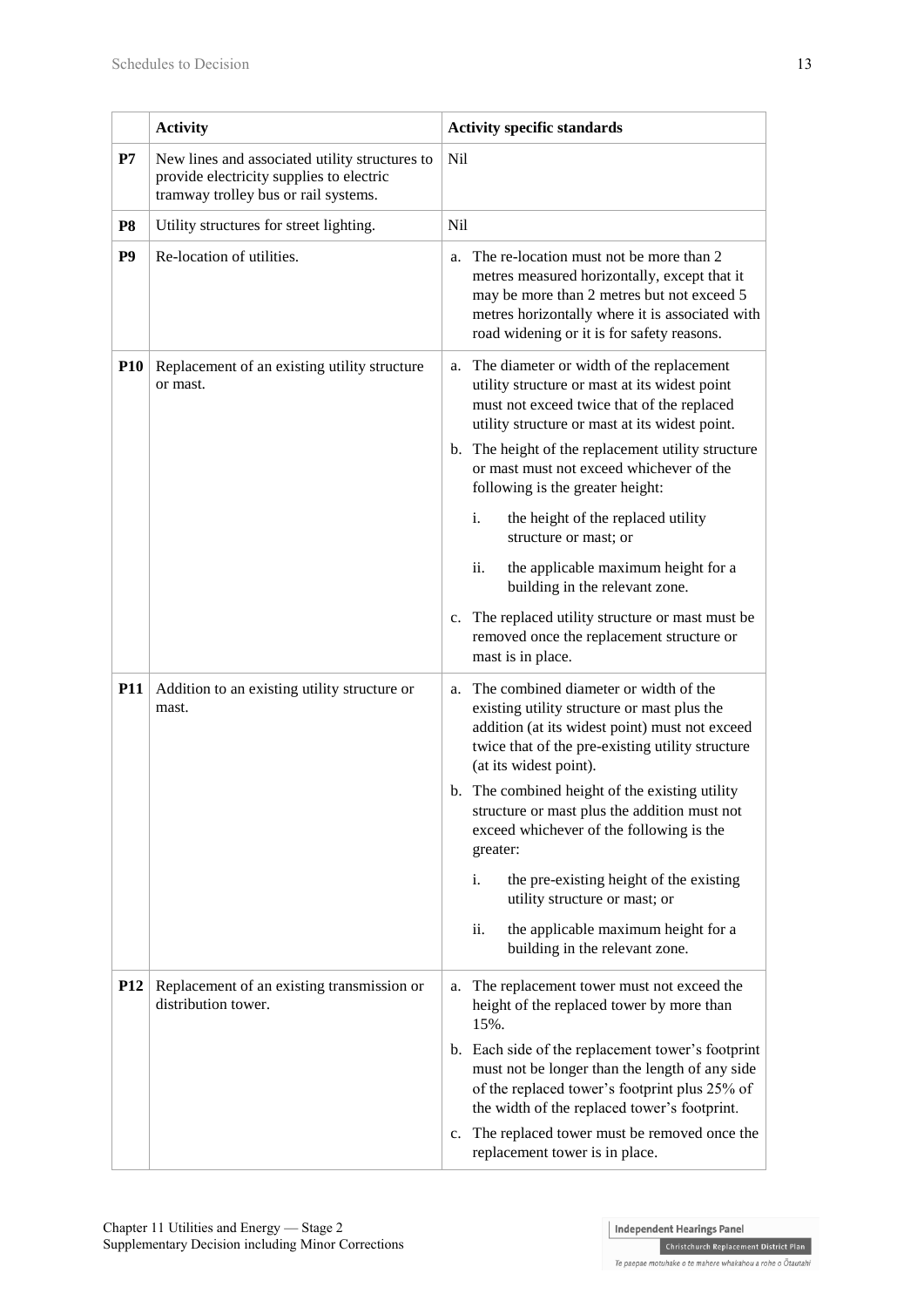|            | <b>Activity</b>                                                                                                                                                                                                                                                          | <b>Activity specific standards</b>                                                                                                                                 |  |  |
|------------|--------------------------------------------------------------------------------------------------------------------------------------------------------------------------------------------------------------------------------------------------------------------------|--------------------------------------------------------------------------------------------------------------------------------------------------------------------|--|--|
| <b>P13</b> | An increase in the carrying or operating<br>capacity, efficiency or security of electricity<br>transmission or distribution lines, or<br>telecommunication lines, by the following<br>activities:                                                                        | a. If the utility is replaced, the replacement<br>utility must be of a similar scale and character<br>to the structure that is replaced.                           |  |  |
|            | a. the addition of wires, cables, circuits<br>and/or conductors;                                                                                                                                                                                                         |                                                                                                                                                                    |  |  |
|            | b. the re-conductoring of the line with<br>higher capacity conductors;                                                                                                                                                                                                   |                                                                                                                                                                    |  |  |
|            | c. the re-sagging of conductors;                                                                                                                                                                                                                                         |                                                                                                                                                                    |  |  |
|            | d. the addition of longer or more efficient<br>insulators;                                                                                                                                                                                                               |                                                                                                                                                                    |  |  |
|            | e. the addition of earth wires (which may<br>contain telecommunication lines,<br>earthpeaks and lightning rods);                                                                                                                                                         |                                                                                                                                                                    |  |  |
|            | the replacement of above-ground ducts,<br>f.<br>cables and pipes up to a 50% increase in<br>diameter; and                                                                                                                                                                |                                                                                                                                                                    |  |  |
|            | the replacement of the utility.<br>g.                                                                                                                                                                                                                                    |                                                                                                                                                                    |  |  |
| <b>P14</b> | An increase in the carrying or operating<br>capacity, efficiency or security of fuel and<br>gas transmission or distribution lines,<br>including the installation of isolation values<br>or other ancillary equipment, and the<br>associated replacement of the utility. | a. If the utility is replaced, the replacement<br>utility must be of a similar scale and character<br>to the structure that is replaced.                           |  |  |
| <b>P15</b> | The installation of new mid-span electricity<br>poles to address clearances required by New<br>Zealand Electrical Code of Practice 34:2001.                                                                                                                              | Nil.                                                                                                                                                               |  |  |
| <b>P16</b> | Customer connections from and to<br>buildings, facilities, structures and sites used<br>for or serviced by utilities.                                                                                                                                                    | Nil.                                                                                                                                                               |  |  |
| <b>P17</b> | The attachment to existing bridges (except<br>any bridge that is a structure identified in<br>Appendix 9.3.6.1) of a pipe or cable for the<br>conveyance of water, wastewater,                                                                                           | Where the bridge is on publicly owned land<br>a.<br>and standard (b) does not apply, the pipe or<br>cable:                                                         |  |  |
|            | stormwater, electricity, gas or fuel, or for<br>telecommunication.                                                                                                                                                                                                       | i.<br>must be attached to the underside of the<br>bridge or incorporated within the bridge<br>structure or within an existing attached<br>cable/pipe structure; or |  |  |
|            |                                                                                                                                                                                                                                                                          | ii.<br>must not exceed 100 mm in diameter.                                                                                                                         |  |  |
|            |                                                                                                                                                                                                                                                                          | b. Where the bridge is on publicly owned land<br>located in a Character Area Overlay, the pipe<br>or cable:                                                        |  |  |
|            |                                                                                                                                                                                                                                                                          | must be attached to the underside of the<br>i.<br>bridge or incorporated within the bridge<br>structure or within an existing attached<br>cable/pipe structure; or |  |  |
|            |                                                                                                                                                                                                                                                                          | must not exceed 63 mm in diameter, be<br>ii.                                                                                                                       |  |  |

Independent Hearings Panel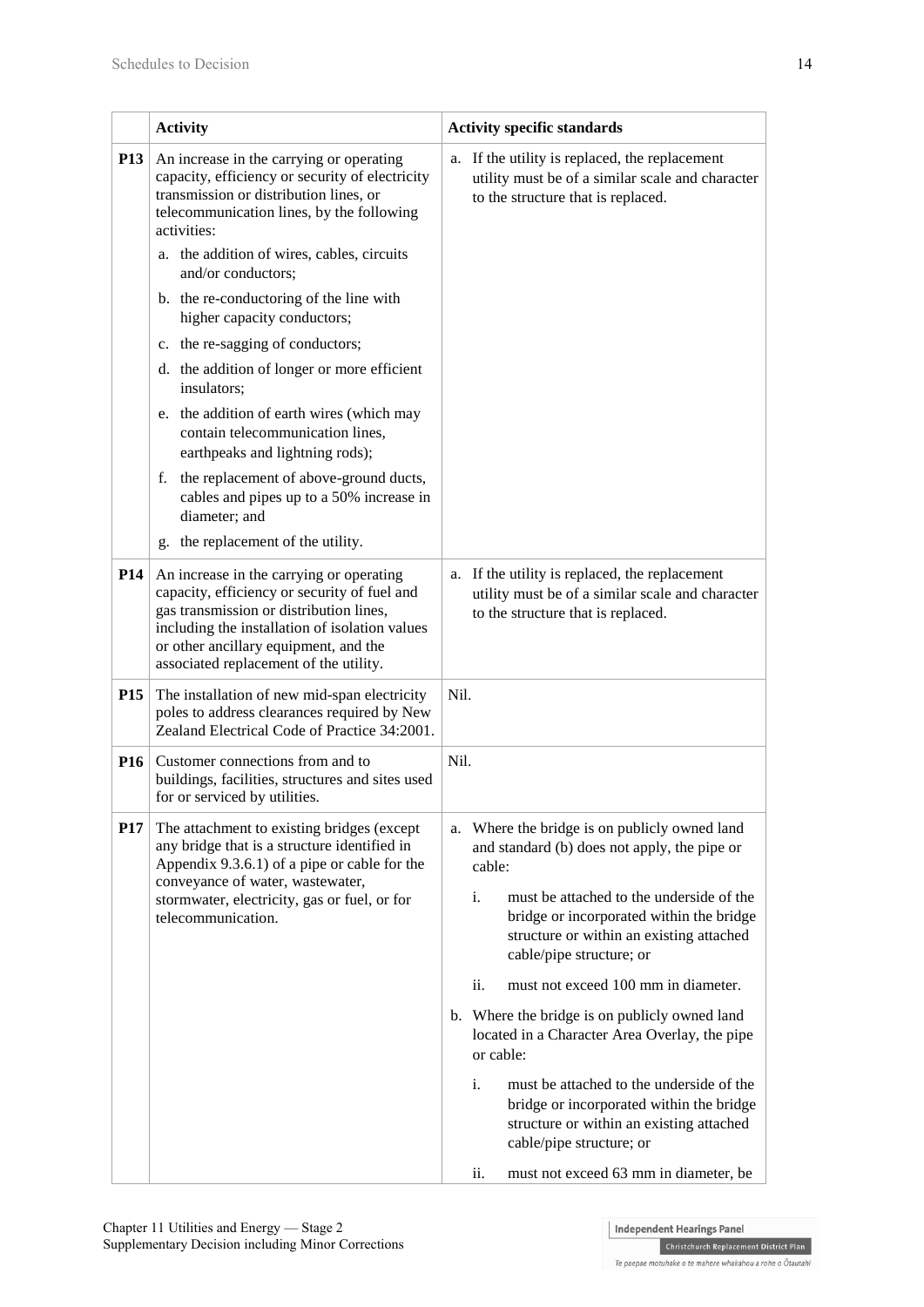|            | <b>Activity</b>                                                                                                                                    | <b>Activity specific standards</b>                                                                                                                                                        |
|------------|----------------------------------------------------------------------------------------------------------------------------------------------------|-------------------------------------------------------------------------------------------------------------------------------------------------------------------------------------------|
|            |                                                                                                                                                    | in a cluster of no more than two pipes,<br>and be either the same colour as the<br>bridge at the point of attachment or be<br>of a matt finish colour with less than<br>20% reflectivity. |
| <b>P18</b> | Utility equipment within existing buildings.                                                                                                       | Nil.                                                                                                                                                                                      |
| <b>P19</b> | Temporary utilities operating for less than<br>12 months, excluding emergency or back-up<br>electricity generation permitted in Rule<br>11.6.1 P4. | Built form standards for the relevant zone.<br>$\mathbf{a}$<br>b. The noise standards in Rule 6.1.4 for the<br>relevant zone.                                                             |

## **11.4.2 Restricted discretionary activities — General**

The activities listed below are restricted discretionary activities, provided they meet the activity standards in Rule 11.9

Decision to grant or decline consent and impose conditions is restricted to the matters of discretion set out in Rule 11.10, as set out in the following table.

|     | <b>Activity</b>                                                                                                 | The Council's discretion shall be limited to the<br>following matters:                                                                                                                                                                                                                 |
|-----|-----------------------------------------------------------------------------------------------------------------|----------------------------------------------------------------------------------------------------------------------------------------------------------------------------------------------------------------------------------------------------------------------------------------|
| RD1 | Any activity listed in Rule 11.4.1 P2 that<br>does not meet one or more of the activity<br>specific standards.  | a. Heritage and natural environment - Rule 11.10.1<br>b. Amenity, location and design $-$ Rule 11.10.2                                                                                                                                                                                 |
| RD2 | Any activity listed in Rule 11.4.1 P4 that<br>does not meet one or more of the activity<br>specific standards.  | a. Heritage and natural environment – Rule 11.10.1<br>b. Amenity, location and design $-$ Rule 11.10.2<br>c. Operational considerations $-$ Rule 11.10.3<br>d. Health and safety $-$ Rule 11.10.4                                                                                      |
| RD3 | Any activity listed in Rule 11.4.1 P5 that<br>does not meet one or more of the activity<br>specific standards.  | a. Heritage and natural environment - Rule 11.10.<br>b. Amenity, location and design - Rule 11.10.2<br>c. Operational considerations - Rule 11.10.3<br>d. Health and safety – Rule $11.10.4(a)$                                                                                        |
| RD4 | Any activity listed in Rule 11.4.1 P17 that<br>does not meet one or more of the activity<br>specific standards. | a. Heritage and natural environment - Rule 11.10.1<br>b. Amenity, location and design $-$ Rule 11.10.2(d)<br>and (e)<br>Operational considerations - 11.10.3<br>$c_{\cdot}$<br>d. Electricity generation $-11.10.5(d)$ , (e) and (h)<br>e. Water, wastewater and stormwater $-11.10.6$ |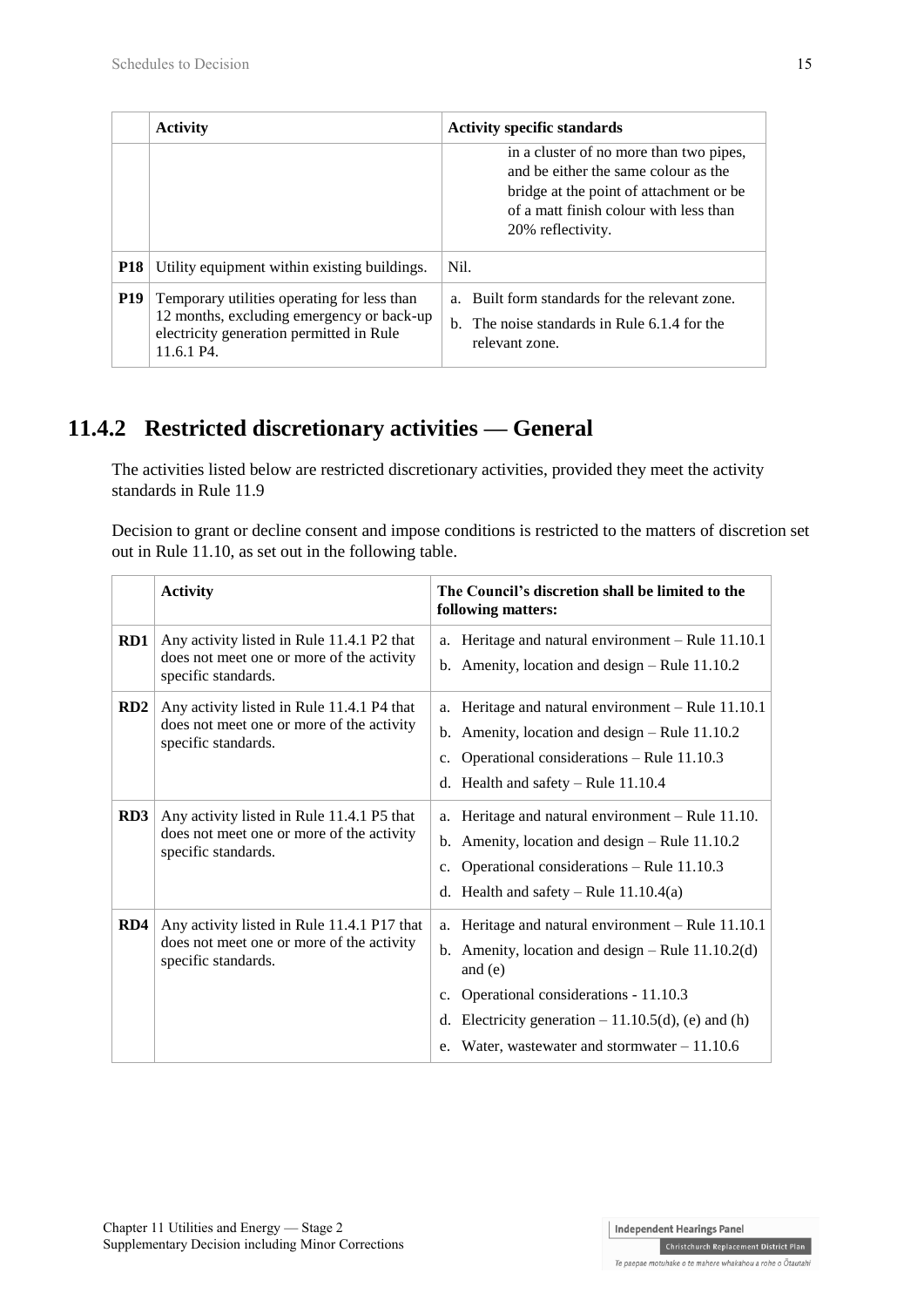## **11.4.3 Discretionary activities — General**

The activities listed below are discretionary activities, provided they meet the activity standards in Rule 11.9.

| Activity      |                                                                                                                                                                                 |
|---------------|---------------------------------------------------------------------------------------------------------------------------------------------------------------------------------|
| $\mathbf{D1}$ | Any activity not provided for as a permitted, restricted discretionary, discretionary or non-<br>complying activity in Rules 11.4.1, 11.4.2 or 11.4.3 or in Rules 11.5 to 11.8. |

## **11.4.4 Non-complying activities — General**

The activities listed below are non-complying activities.

| <b>Activity</b> |                                                                                                   |
|-----------------|---------------------------------------------------------------------------------------------------|
| NC1             | Any activity that does not meet one or more of the activity standards for utilities in Rule 11.9. |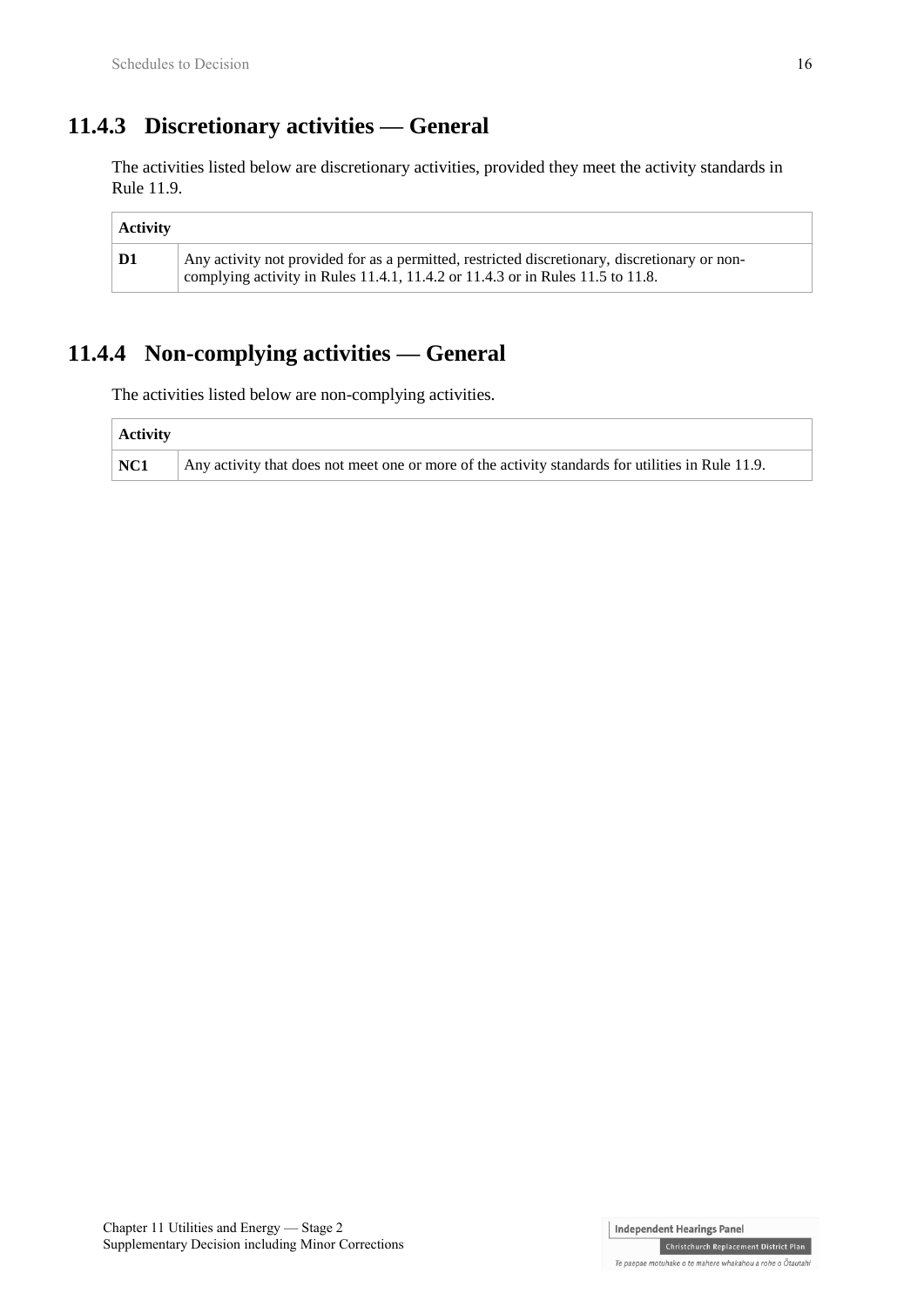# **11.5 Rules — Electricity transmission and distribution**

## **11.5.1 Permitted activities — Electricity transmission and distribution**

The activities listed below are permitted activities if they meet the activity specific standards set out in this table and the activity standards in Rule 11.9.

Activities may also be restricted discretionary, discretionary or non-complying as specified in Rules 11.4, 11.5.2, and 11.6 – 11.8.

|           | <b>Activity</b>                                                                                                        | <b>Activity specific standards</b> |                                                                                                                                                                                                                                                                                                                                                                                                                                                                                             |
|-----------|------------------------------------------------------------------------------------------------------------------------|------------------------------------|---------------------------------------------------------------------------------------------------------------------------------------------------------------------------------------------------------------------------------------------------------------------------------------------------------------------------------------------------------------------------------------------------------------------------------------------------------------------------------------------|
| <b>P1</b> | New electricity<br>transmission and<br>electricity<br>distribution lines and<br>associated structures<br>or equipment. |                                    | a. New above ground utilities shall not be located within:<br>a Character Area Overlay<br>i.<br>ii.<br>[Stage 3 – Chapter 9 Natural and Cultural Heritage]<br>b. New utility structures or towers shall not exceed:<br>i.<br>25 metres in height in the Rural, Specific Purpose (Lyttelton)<br>Port), Commercial and Industrial Zones, and any Transport<br>Zone adjoining these zones; or<br>ii.<br>15 metres in height in all other zones (including adjacent<br><b>Transport Zones</b> ) |
| <b>P2</b> | Transformers,<br>substations,<br>switching stations,<br>kiosks, cabinets, and<br>ancillary buildings.                  | a.                                 | iii.<br>[Stage 3 – Chapter 9 Natural and Cultural Heritage]<br>The following built form standard for the relevant zone:<br>daylight recession planes.<br>i.<br>b. The total floor area shall not exceed 10m <sup>2</sup> .                                                                                                                                                                                                                                                                  |
|           |                                                                                                                        | $c_{\cdot}$                        | The maximum height shall not exceed 5.5 metres.                                                                                                                                                                                                                                                                                                                                                                                                                                             |

## **11.5.2 Restricted discretionary activities — Electricity transmission and distribution**

The activities listed below are restricted discretionary activities, provided they meet the activity standards in Rule 11.9.

Decision to grant or decline consent and impose conditions is restricted to the matters of discretion set out in Rule 11.10, as set out in the following table.

|     | <b>Activity</b>                                                                                                | The Council's discretion shall be limited to the<br>following matters:                                                                      |
|-----|----------------------------------------------------------------------------------------------------------------|---------------------------------------------------------------------------------------------------------------------------------------------|
| RD1 | Any activity listed in Rule 11.5.1 P1<br>that does not meet one or more of the<br>activity specific standards. | a. Amenity, location and design $-$ Rule 11.10.2<br>b. Operational considerations $-$ Rule 11.10.3<br>c. Health and safety $-$ Rule 11.10.4 |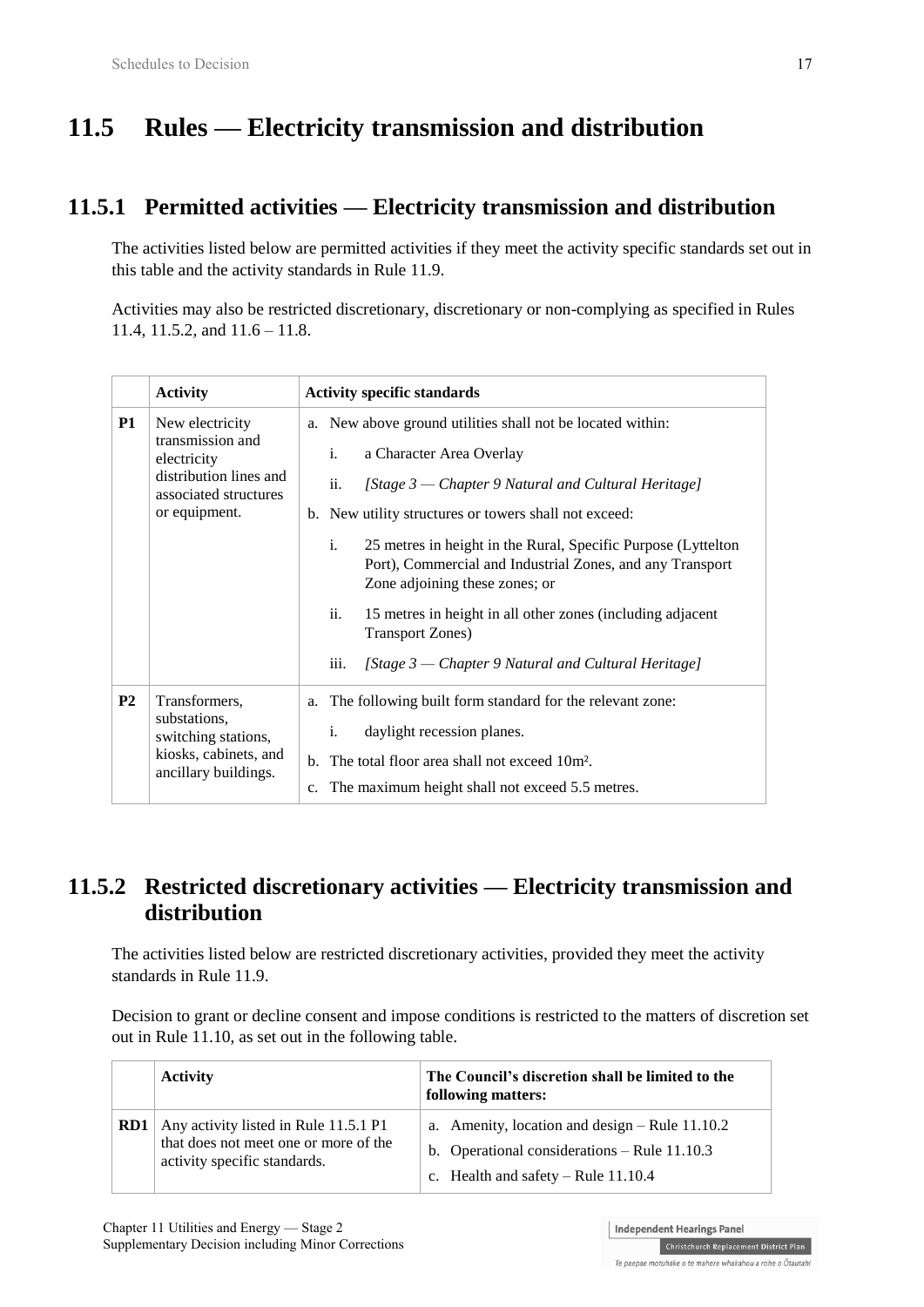|                 | <b>Activity</b>                                                                                                | The Council's discretion shall be limited to the<br>following matters:                                                                              |
|-----------------|----------------------------------------------------------------------------------------------------------------|-----------------------------------------------------------------------------------------------------------------------------------------------------|
|                 |                                                                                                                | d. [Stage $3$ — Chapter 9 Natural and Cultural<br>Heritage]                                                                                         |
| RD <sub>2</sub> | Any activity listed in Rule 11.5.1 P2<br>that does not meet one or more of the<br>activity specific standards. | a. Heritage and natural environment – Rule 11.10.1<br>b. Amenity, location and design $-$ Rule 11.10.2<br>Operational considerations – Rule 11.10.3 |

**Christchurch Replacement District Plan** Te paepae motuhake o te mahere whakahou a rohe o Ōtautahi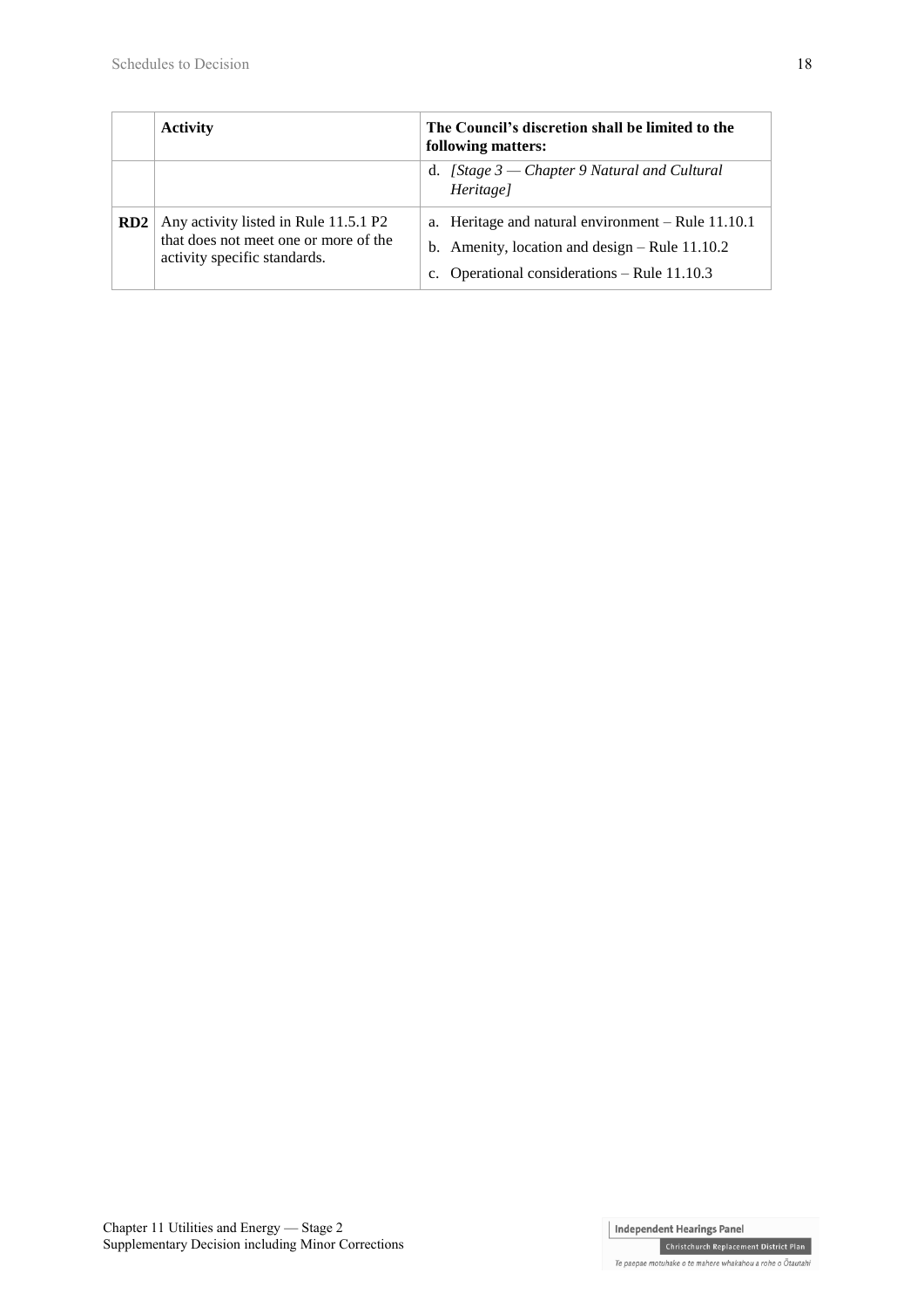# **11.6 Rules — Energy**

## **11.6.1 Permitted activities — Energy**

The activities listed below are permitted activities if they meet the activity specific standards set out in this table and the activity standards in Rule 11.9.

Activities may also be restricted discretionary, discretionary or non-complying as specified in Rules 11.4, 11.5, 11.6.2 - 11.6.4, 11.7 and 11.8.

|                | <b>Activity</b>                                                                                                                | <b>Activity specific standards</b>                                                                                                                                                                                                                                                                                                                                                                                                                                                                                                                                                                                                                                                                                                                                                                                                                                                                                |
|----------------|--------------------------------------------------------------------------------------------------------------------------------|-------------------------------------------------------------------------------------------------------------------------------------------------------------------------------------------------------------------------------------------------------------------------------------------------------------------------------------------------------------------------------------------------------------------------------------------------------------------------------------------------------------------------------------------------------------------------------------------------------------------------------------------------------------------------------------------------------------------------------------------------------------------------------------------------------------------------------------------------------------------------------------------------------------------|
| <b>P1</b>      | Installation and operation of<br>equipment for assessing a<br>site for suitability for<br>renewable electricity<br>generation. | Equipment shall not be on a site for more than 12 months in<br>a.<br>any 36 month period.<br>The noise standards in Rule 6.1.4 for the relevant zone.<br>b.<br>c. Equipment shall not be located within:<br>i.<br>a Character Area Overlay<br>[Stage 3 – Chapter 9 Natural and Cultural Heritage]<br>ii.                                                                                                                                                                                                                                                                                                                                                                                                                                                                                                                                                                                                          |
| P <sub>2</sub> | Installation and operation of<br>a solar cell or array of cells<br>for the generation and use of<br>electricity.               | The electricity generated must be either:<br>a.<br>i.<br>solely for use on the site as ancillary to the principal use<br>of the site; or<br>ii.<br>for use on the site as ancillary to the principal use of the<br>site and also for supply to not more than 20 residential<br>units and/or industrial/commercial tenancies -<br>subject to which, any excess may be contributed to the<br>National Grid.<br>b. The cell or array must be either incorporated into or mounted<br>on the roof of a building.<br>c. If the building breaches the daylight recession plane specified<br>by the built standards for the relevant zone, the cell or array<br>may also breach it provided that no cell protrudes more than<br>20 mm from the roof.<br>d. If the building does not breach the daylight recession plane,<br>the cell or array must not breach it either.<br>There must not be a solar concentrator.<br>e. |
| P <sub>3</sub> | Substations, transformers, or<br>buildings ancillary to<br>electricity generation<br>equipment.                                | The daylight recession planes for the relevant zone.<br>a.<br>The total floor area shall not exceed 10 m <sup>2</sup> , and<br>b.<br>The maximum height shall not exceed 5.5 metres.<br>c.                                                                                                                                                                                                                                                                                                                                                                                                                                                                                                                                                                                                                                                                                                                        |
| P4             | Emergency or back-up<br>electricity generation that is<br>not the primary electricity<br>supply to the site.                   | d. The noise standards in Rule 6.1.4.2.2 for noise from<br>emergency activities.                                                                                                                                                                                                                                                                                                                                                                                                                                                                                                                                                                                                                                                                                                                                                                                                                                  |
| <b>P5</b>      | Installation and operation of<br>a wind turbine for the<br>generation and use of                                               | The electricity generated must be either:<br>a.<br>solely for use on the site as ancillary to the principal use<br>i.                                                                                                                                                                                                                                                                                                                                                                                                                                                                                                                                                                                                                                                                                                                                                                                             |

**Independent Hearings Panel Christchurch Replacement District Plan**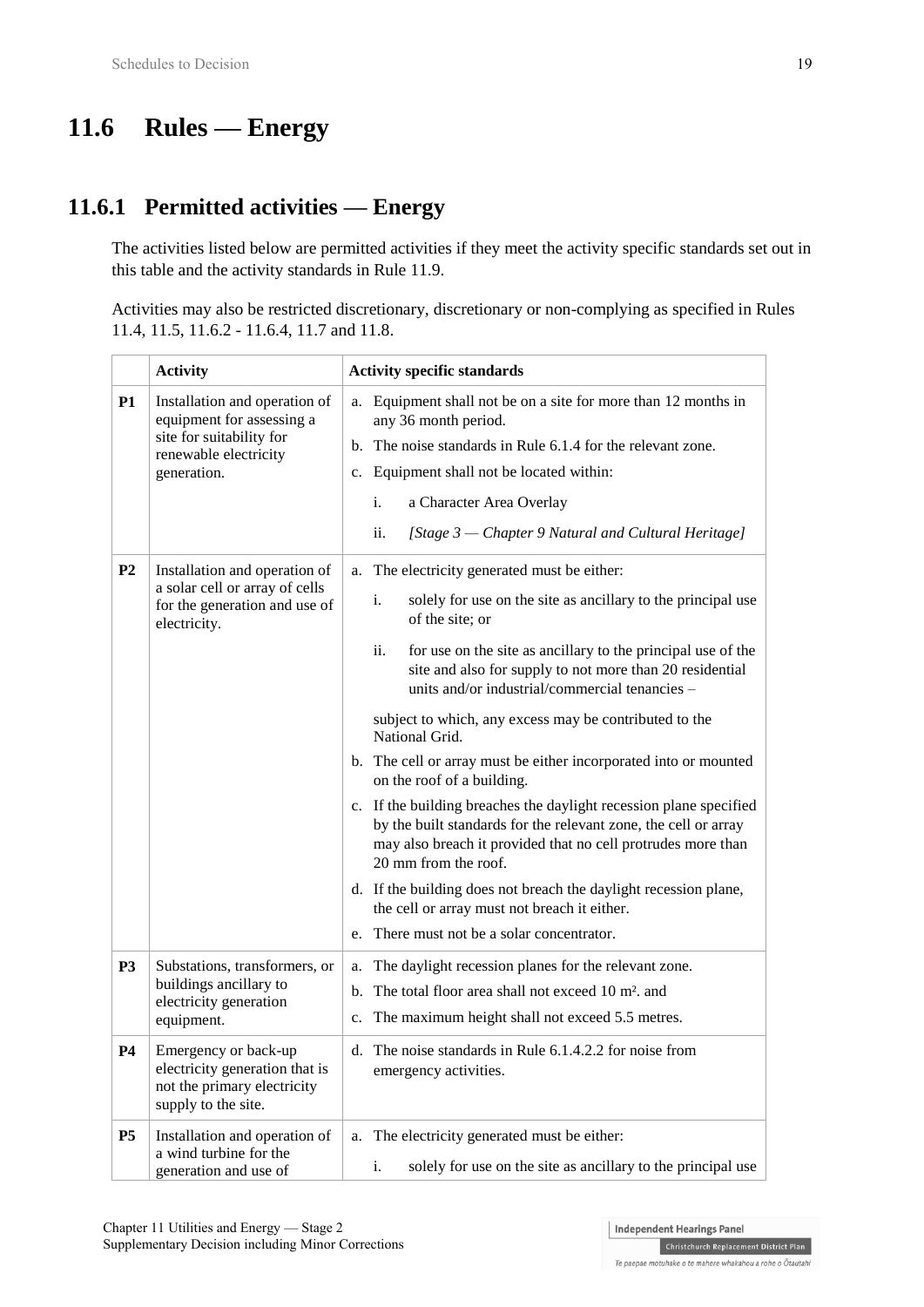|           | <b>Activity</b>                                                                                                                                             | <b>Activity specific standards</b>                                                                                                                                                                                                                                                                                                                                                                                                                                                                                                                                                                                                                                                                                                                                                                                                                                                                                                                                                                                                                                                                   |  |
|-----------|-------------------------------------------------------------------------------------------------------------------------------------------------------------|------------------------------------------------------------------------------------------------------------------------------------------------------------------------------------------------------------------------------------------------------------------------------------------------------------------------------------------------------------------------------------------------------------------------------------------------------------------------------------------------------------------------------------------------------------------------------------------------------------------------------------------------------------------------------------------------------------------------------------------------------------------------------------------------------------------------------------------------------------------------------------------------------------------------------------------------------------------------------------------------------------------------------------------------------------------------------------------------------|--|
|           | electricity on a site or sites<br>in Rural or Industrial Zones.                                                                                             | of the site; or<br>ii.<br>for use on the site as ancillary to the principal use of the<br>site and also for supply to not more than 20 residential<br>units (of a Rural or Residential Zone) and/or<br>industrial/commercial tenancies (of an Industrial Zone)<br>subject to which, any excess may be contributed to the<br>National Grid.<br>b. If standard (a)(i) applies, no more than one wind turbine is to<br>be erected on each site. If standard (a)(ii) applies, the wind<br>turbines may be clustered on one or more of the sites.<br>c. No above ground part of any wind turbine (including the full<br>extent of blades) shall exceed a total height of 20 metres<br>above the ground.<br>d. The road boundary building setbacks and minimum building<br>setbacks from internal boundaries of the relevant Rural or<br>Industrial Zone apply. Compliance with this standard shall be<br>to any above ground part of each wind turbine and the full<br>extent of blades of each wind turbine.<br>e. The noise standards in Rule 6.1.4 for the relevant Rural or<br>Industrial Zone apply. |  |
|           |                                                                                                                                                             | f. [Stage 3 – Chapter 9 Natural and Cultural Heritage]                                                                                                                                                                                                                                                                                                                                                                                                                                                                                                                                                                                                                                                                                                                                                                                                                                                                                                                                                                                                                                               |  |
| <b>P6</b> | Installation and operation of<br>gas and fuel (including<br>LPG) distribution or<br>transmission pipelines,<br>including necessary<br>incidental equipment. | Nil.                                                                                                                                                                                                                                                                                                                                                                                                                                                                                                                                                                                                                                                                                                                                                                                                                                                                                                                                                                                                                                                                                                 |  |
| P7        | Tanks for the storage of gas,<br>including LPG.                                                                                                             | a. Built form standards for the relevant zone.                                                                                                                                                                                                                                                                                                                                                                                                                                                                                                                                                                                                                                                                                                                                                                                                                                                                                                                                                                                                                                                       |  |

## **11.6.2 Restricted discretionary activities — Energy**

The activities listed below are restricted discretionary activities, provided they meet the activity standards in Rule 11.9.

Decision to grant or decline consent and impose conditions is restricted to the matters of discretion set out in Rule 11.10, as set out in the following table.

|                 | <b>Activity</b>                                                                                                | The Council's discretion shall be limited to the<br>following matters:                                   |
|-----------------|----------------------------------------------------------------------------------------------------------------|----------------------------------------------------------------------------------------------------------|
| RD1             | Any activity listed in Rule 11.6.1 P1<br>that does not meet one or more of the<br>activity specific standards. | a. Amenity, location and design $-$ Rule 11.10.2(a)<br>b. Operational considerations – Rule $11.10.3(a)$ |
| RD <sub>2</sub> | Any activity listed in Rule 11.6.1 P3<br>that does not meet one or more of the<br>activity specific standards. | a. Heritage and natural environment $-$ Rule 11.10.1<br>b. Amenity, location and design $-$ Rule 11.10.2 |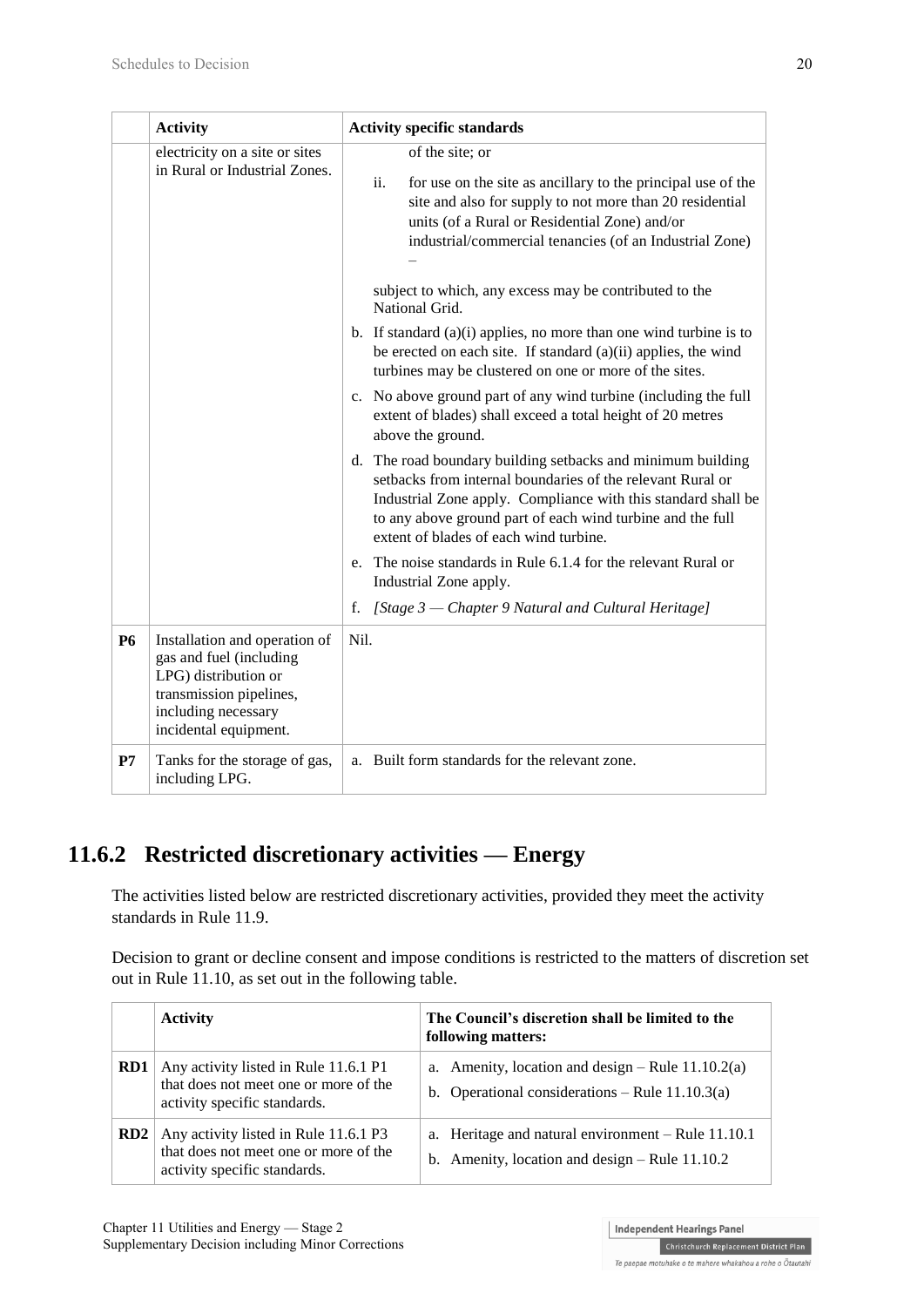|                 | <b>Activity</b>                                                                                                                                                                                                                                                                                                                                                                                                                                                                                                                                                                                                                                                                                                                                                                                                                                                                                                                                                                                                                                                                                                                                                                                                                                | The Council's discretion shall be limited to the<br>following matters:                                                                                                                                                                                                          |
|-----------------|------------------------------------------------------------------------------------------------------------------------------------------------------------------------------------------------------------------------------------------------------------------------------------------------------------------------------------------------------------------------------------------------------------------------------------------------------------------------------------------------------------------------------------------------------------------------------------------------------------------------------------------------------------------------------------------------------------------------------------------------------------------------------------------------------------------------------------------------------------------------------------------------------------------------------------------------------------------------------------------------------------------------------------------------------------------------------------------------------------------------------------------------------------------------------------------------------------------------------------------------|---------------------------------------------------------------------------------------------------------------------------------------------------------------------------------------------------------------------------------------------------------------------------------|
|                 |                                                                                                                                                                                                                                                                                                                                                                                                                                                                                                                                                                                                                                                                                                                                                                                                                                                                                                                                                                                                                                                                                                                                                                                                                                                | c. Operational considerations - Rule 11.10.3<br>d. Health and safety – Rule $11.10.4(a)$<br>e. Electricity generation – Rule $11.10.5$                                                                                                                                          |
| RD <sub>3</sub> | Any activity listed in Rule 11.6.1 P4<br>that does not meet one or more of the<br>activity specific standards.                                                                                                                                                                                                                                                                                                                                                                                                                                                                                                                                                                                                                                                                                                                                                                                                                                                                                                                                                                                                                                                                                                                                 | a. Heritage and natural environment - Rule 11.10.1<br>b. Amenity, location and design $-$ Rule 11.10.2<br>c. Operational considerations - Rule 11.10.3<br>d. Health and safety – Rule $11.10.4(a)$<br>Electricity generation – Rule $11.10.5$<br>e.                             |
| RD4             | Installation and operation of a wind<br>turbine for the generation and use of<br>electricity on a site or sites other than in<br>Rural or Industrial Zones that meet the<br>standards specified in paragraphs a. to f.<br>of this Rule RD4:<br>a. If the electricity generated is solely<br>for use on the site $(s)$ , not more than<br>one wind turbine is to be erected on<br>each site; and<br>b. No above ground part of the wind<br>turbine (including the full extent of<br>blades) exceeds a total height of 20<br>metres above ground; and<br>c. Each wind turbine meets the road<br>boundary building setback and<br>minimum building setback from<br>internal boundaries of the relevant<br>zone; and<br>d. The noise standards for the relevant<br>zone are met; and<br>e. No wind turbine is located within a<br>Character Area Overlay; and<br>The electricity generated is either:<br>f.<br>$\mathbf{i}$ .<br>solely for use on the site(s) as<br>ancillary to the principal use of<br>the site $(s)$ ; or<br>for use on the site or sites as<br>ii.<br>ancillary to the principal use of<br>the site $(s)$ and also for supply<br>to not more than 20 residential<br>units and/or<br>industrial/commercial<br>$t$ enancies $-$ | a. Heritage and natural environment - Rule 11.10.1<br>b. Amenity, location and design $-$ Rule 11.10.2(a)<br>Operational considerations - Rule $11.10.3(a)$<br>$c_{\cdot}$<br>d. Health and safety – Rule $11.10.4(a)$<br>e. Electricity generation – Rule $11.10.5(b)$ and (k) |
|                 | subject to which any excess may be<br>contributed to the National Grid.                                                                                                                                                                                                                                                                                                                                                                                                                                                                                                                                                                                                                                                                                                                                                                                                                                                                                                                                                                                                                                                                                                                                                                        |                                                                                                                                                                                                                                                                                 |

**Christchurch Replacement District Plan** Te paepae motuhake o te mahere whakahou a rohe o Ōtautahi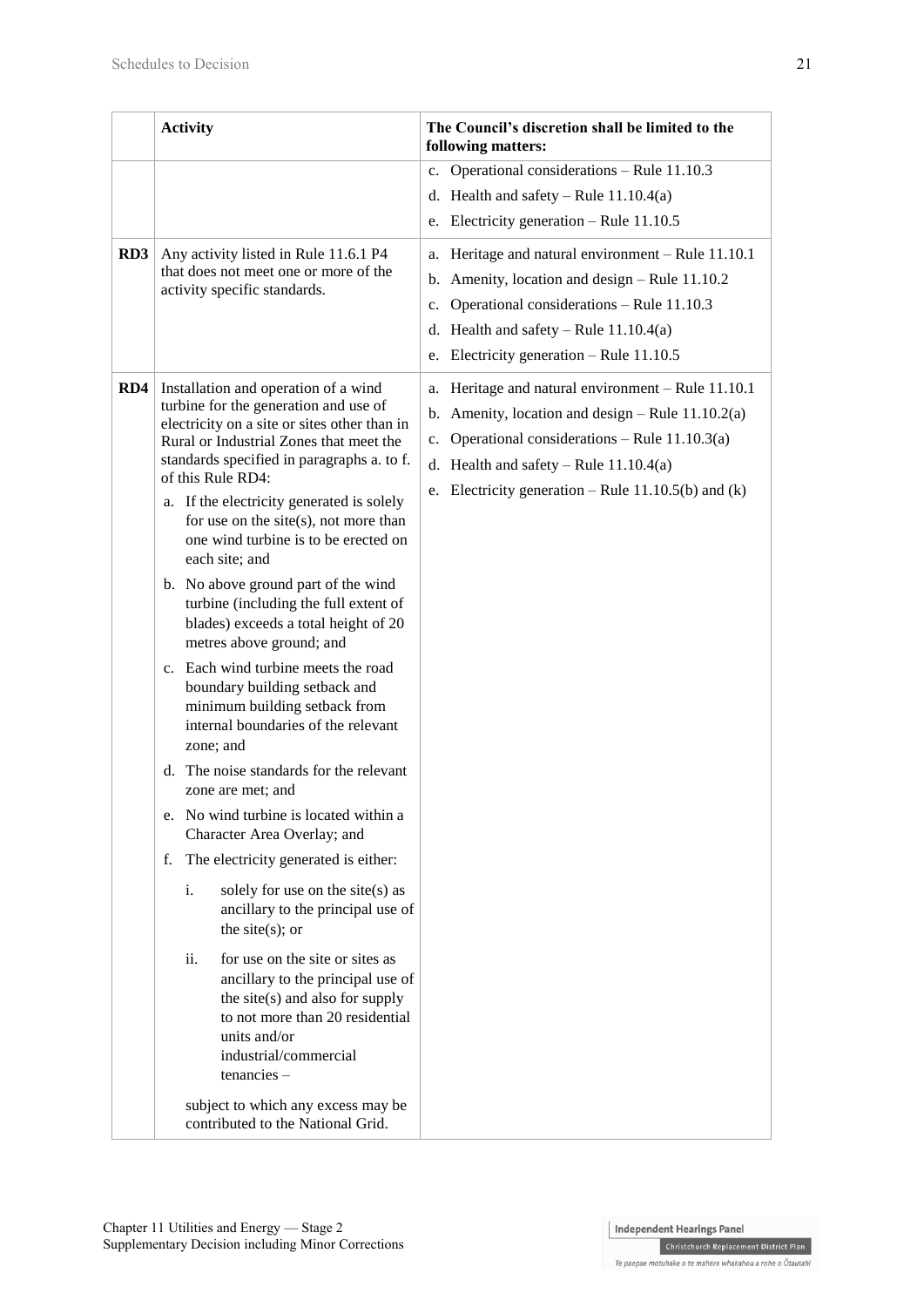|                 | <b>Activity</b>                                                                                                                         | The Council's discretion shall be limited to the<br>following matters:                                                                                                                                                                                                                                                |
|-----------------|-----------------------------------------------------------------------------------------------------------------------------------------|-----------------------------------------------------------------------------------------------------------------------------------------------------------------------------------------------------------------------------------------------------------------------------------------------------------------------|
| RD <sub>5</sub> | Any activity listed in Rule 11.6.1 P2<br>that does not meet one or more of the<br>activity specific standards $(b)$ – $(e)$ .           | Heritage and natural environment - Rule 11.10.1<br>a.<br>Amenity, location and design – Rule 11.10.2<br>b.<br>Operational considerations - Rule 11.10.3<br>$C_{\bullet}$<br>Health and safety – Rule $11.10.4(a)$<br>d.<br>Electricity generation - Rule 11.10.5<br>e.                                                |
| RD <sub>6</sub> | Any activity listed in Rule 11.6.1 P5<br>that does not meet one or more of the<br>activity specific standards $(b) - (e)$ .             | Heritage and natural environment - Rule 11.10.1<br>a.<br>Amenity, location and design - Rule 11.10.2<br>b.<br>Operational considerations - Rule 11.10.3<br>c.<br>Health and safety – Rule $11.10.4(a)$<br>d.<br>Electricity generation – Rule $11.10.5$<br>e.                                                         |
| RD7             | Installation and operation of a utility<br>and associated pipes and structures for<br>the generation of energy using waste<br>products. | Heritage and natural environment - Rule 11.10.1<br>a.<br>b. Amenity, location and design $-$ Rule 11.10.2<br>Operational considerations - Rule 11.10.3<br>c.<br>Health and safety – Rule $11.10.4(a)$<br>d.<br>Electricity generation – Rule $11.10.5$<br>e.<br>f.<br>Water, wastewater and stormwater - Rule 11.10.6 |
| RD <sub>8</sub> | Any activity listed in Rule 11.6.1 P7<br>that does not meet one or more of the<br>activity specific standards.                          | Heritage and natural environment - Rule 11.10.1<br>a.<br>Amenity, location and design – Rule 11.10.2<br>$\mathbf b$ .<br>Operational considerations - Rule 11.10.3<br>c.<br>d. Health and safety – Rule $11.10.4(a)$                                                                                                  |

## **11.6.3 Discretionary activities — Energy**

The activities listed below are discretionary activities, provided they meet the activity standards in Rule 11.9.

### **Activity D1** Any activity listed in Rule 11.6.1 P2 that does not meet activity specific standard (a) where: a. The activity occurs in the Rural, Commercial (other than in the Central City) or Industrial Zones and does not occur within the area covered by the Christchurch International Airport Protection Surfaces; and b. Any solar concentrator does not reflect light into a Residential Zone for more than 15 hours per annum. c. *[Stage 3 — Chapter 9 Natural and Cultural Heritage]* **D2** Any activity listed in Rule 11.6.1 P5 that does not meet activity specific standard (a) where: a. The activity occurs in the Rural Port Hills, Rural Templeton, Rural Urban Fringe, Rural Waimakariri, Rural Quarry or Rural Banks Peninsula Zones; and b. Noise levels comply with the limits prescribed in NZS6808:2010 (Acoustics – Wind Farm Noise). Noise levels shall be measured and assessed in accordance with NZS6808:2010. c. *[Stage 3 — Chapter 9 Natural and Cultural Heritage]*

**Independent Hearings Panel** 

Te paepae motuhake o te mahere whakahou a rohe o Ōtautahi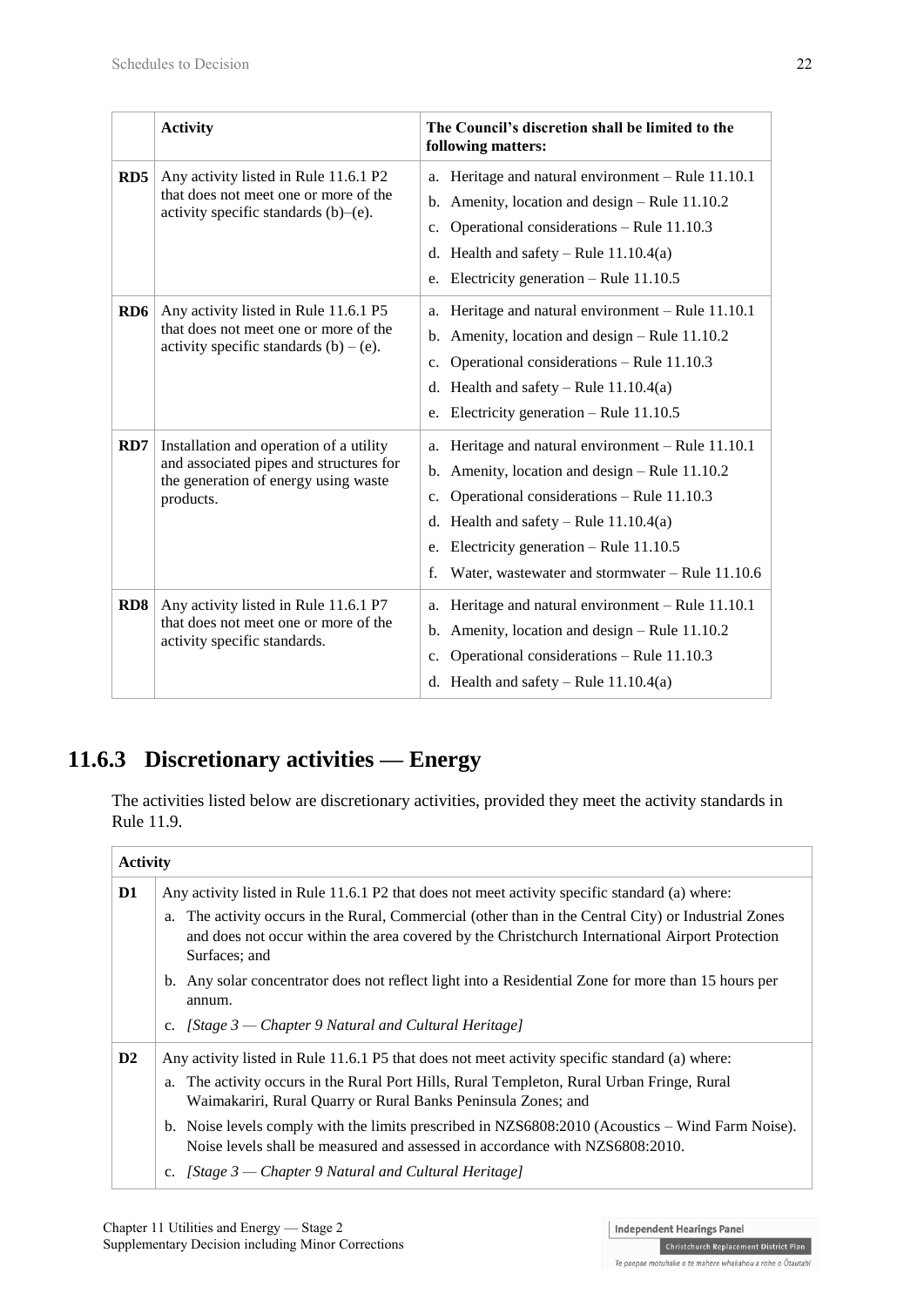| <b>Activity</b> |                                                                                                                             |
|-----------------|-----------------------------------------------------------------------------------------------------------------------------|
| D <sub>3</sub>  | Non-renewable electricity generation:                                                                                       |
|                 | a. In Industrial Zones; and                                                                                                 |
|                 | Where the utility complies with the rules in Chapter 16 (Industrial) and noise rules in Chapter 6<br>b.<br>(General Rules). |

# **11.6.4 Non-complying activities — Energy**

The activities listed below are non-complying activities.

| <b>Activity</b> |                                                                                                                                       |  |
|-----------------|---------------------------------------------------------------------------------------------------------------------------------------|--|
| NC <sub>1</sub> | Any activity listed in Rule 11.6.1 P2 that does not meet activity specific standard (a) and is not<br>provided for in Rule 11.6.3 D1. |  |
| NC <sub>2</sub> | Any activity listed in Rule 11.6.1 P5 that does not meet activity specific standard (a) and is not<br>provided for in Rule 11.6.3 D2. |  |
| NC3             | Non-renewable electricity generation activities not provided for in Rule 11.6.3 D3.                                                   |  |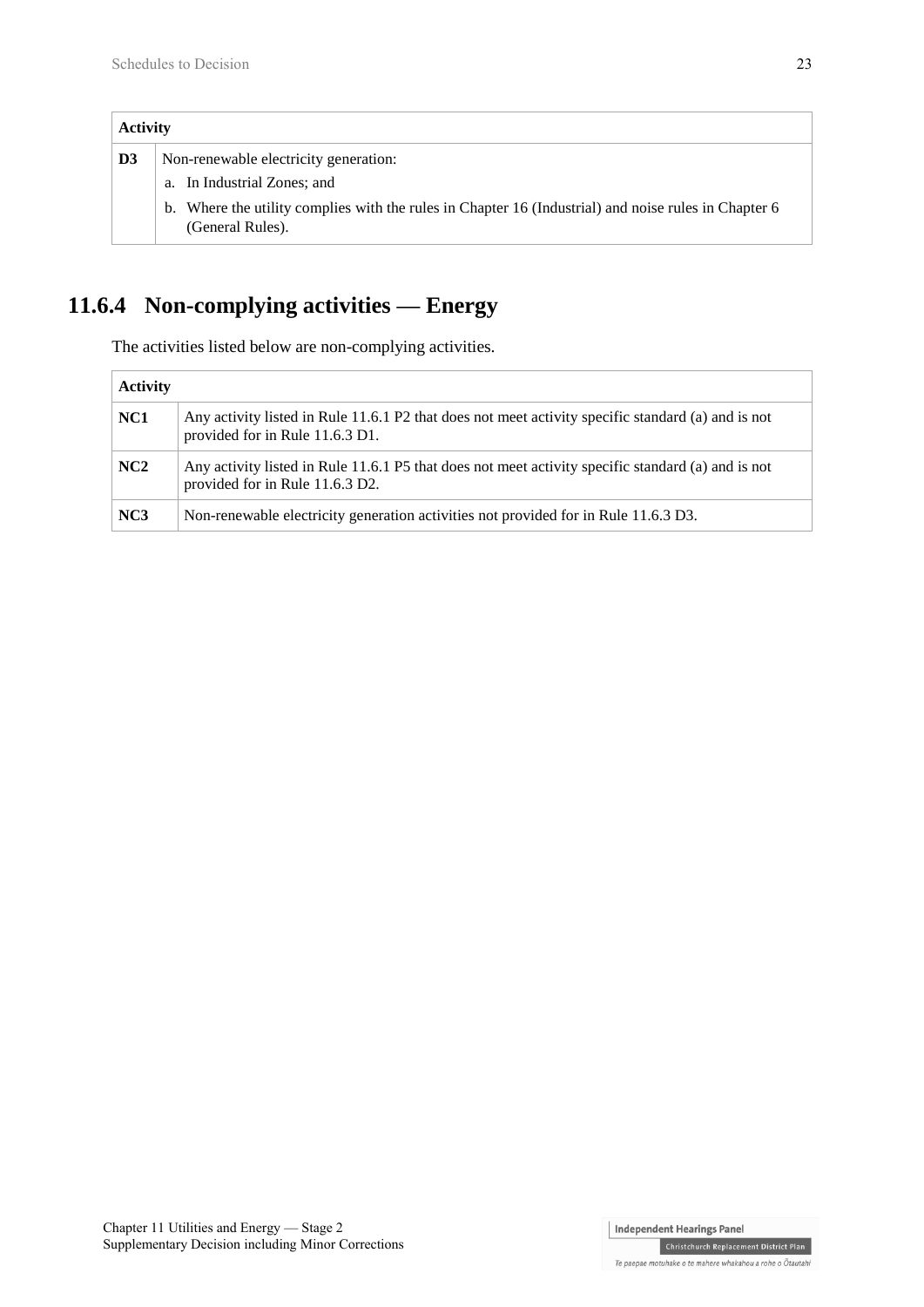# **11.7 Rules — Communication facilities**

## **11.7.1 Permitted activities — Communication facilities**

The activities listed below are permitted activities if they meet the activity specific standards set out in this table and the activity standards in Rule 11.9.

Activities may also be restricted discretionary, discretionary or non-complying as specified in Rules 11.4 - 11.6, 11.7.2 and 11.8.

|                | <b>Activity</b>                                                           | <b>Activity specific standards</b>                                           |                                                                                                                                                                                                                                                                                                                   |
|----------------|---------------------------------------------------------------------------|------------------------------------------------------------------------------|-------------------------------------------------------------------------------------------------------------------------------------------------------------------------------------------------------------------------------------------------------------------------------------------------------------------|
| <b>P1</b>      | Freestanding                                                              |                                                                              | a. Freestanding communication utilities shall not be located in:                                                                                                                                                                                                                                                  |
|                | communication utilities.                                                  |                                                                              | i.<br>a Character Area Overlay                                                                                                                                                                                                                                                                                    |
|                |                                                                           |                                                                              | ii.<br>[Stage 3 – Chapter 9 Natural and Cultural Heritage]                                                                                                                                                                                                                                                        |
|                |                                                                           |                                                                              | b. Any utility structure shall not exceed:                                                                                                                                                                                                                                                                        |
|                |                                                                           |                                                                              | i.<br>25 metres in height (excluding lightning rods) and any head<br>frame shall be no greater than 6 metres in diameter at its<br>widest point in the Transport, Specific Purpose (Port),<br>Industrial, Commercial or Rural Urban Fringe Zones; or                                                              |
|                |                                                                           |                                                                              | ii.<br>35 metres in height (excluding lightning rods) and any head<br>frame shall be no greater than 6 metres in diameter at its<br>widest point in the Rural Waimakariri Zone; or                                                                                                                                |
|                |                                                                           |                                                                              | 30 metres in height (excluding lightning rods) and any head<br>iii.<br>frame shall be no greater than 6 metres in diameter at its<br>widest point in the Transport, Industrial, Commercial, or<br>Rural Urban Fringe Zones, where two or more network<br>utility operators utilise the same utility structure; or |
|                |                                                                           |                                                                              | 40 metres in height (excluding lightning rods) and any head<br>iv.<br>frame shall be no greater than 6 metres in diameter at its<br>widest point in the Rural Waimakariri Zone where two or<br>more network utility operators utilise the same utility<br>structure; or                                           |
|                |                                                                           |                                                                              | 20 metres in height (excluding lightning rods) and 1 metre<br>v.<br>in diameter above a height of 6 metres, except for any head<br>frame which shall be no greater than 6 metres in diameter at<br>its widest point in any other zone.                                                                            |
|                |                                                                           |                                                                              | c. Any dish antenna shall be less than 1.8 metres in diameter in<br>Industrial, Commercial or Rural Zones, and less than 0.8 metres<br>in any other zone.                                                                                                                                                         |
|                |                                                                           |                                                                              | d. Any other antenna shall not exceed a surface area of 1.5 m <sup>2</sup> .                                                                                                                                                                                                                                      |
| P <sub>2</sub> | Communication utilities<br>attached to a building,<br>including ancillary |                                                                              | a. Any dish antenna shall be less than 1.8 metres in diameter in the<br>Industrial, Commercial or Rural Zones, and less than 0.8 metres<br>in diameter in any other zone.                                                                                                                                         |
| equipment.     |                                                                           | b. Any other antenna shall not exceed a surface area of 1.5 m <sup>2</sup> . |                                                                                                                                                                                                                                                                                                                   |

**Independent Hearings Panel**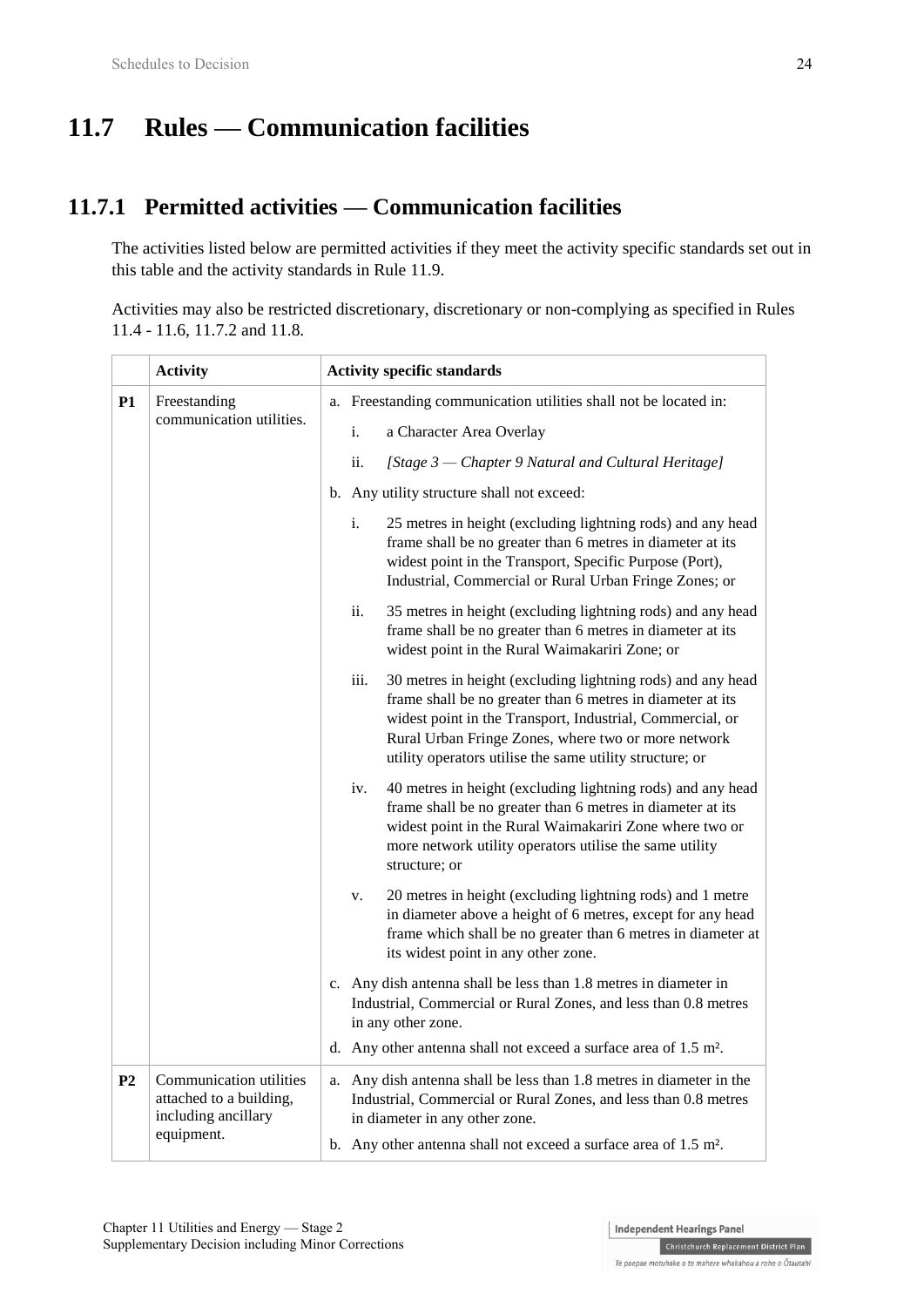|           | <b>Activity</b>                                   | <b>Activity specific standards</b>                                                                                                                                                                |  |
|-----------|---------------------------------------------------|---------------------------------------------------------------------------------------------------------------------------------------------------------------------------------------------------|--|
|           |                                                   | Any antenna shall not exceed a height of 3 metres from the point<br>$c_{\cdot}$<br>of attachment or the height limit for the relevant zone, whichever<br>is the greater.                          |  |
| <b>P3</b> | Amateur radio<br>configurations.                  | The top of any utility structure is less than 20 metres above<br>a.<br>ground level.                                                                                                              |  |
|           |                                                   | b. Any antenna other than a simple wire dipole shall meet the<br>following criteria:                                                                                                              |  |
|           |                                                   | Any of the elements making up the antenna shall not exceed<br>i.<br>0.08m in diameter and 14.9m in length;                                                                                        |  |
|           |                                                   | ii.<br>For horizontal HF yagi or loop antenna the boom length<br>shall not exceed 13m;                                                                                                            |  |
|           |                                                   | iii.<br>No part of the antenna, utility structure or guy wires shall<br>overhang the property boundary; and                                                                                       |  |
|           |                                                   | Simple wire dipoles shall not overhang property<br>iv.<br>boundaries.                                                                                                                             |  |
|           |                                                   | c. Any dish antenna shall:                                                                                                                                                                        |  |
|           |                                                   | i.<br>Be less than 5 metres in diameter/width;                                                                                                                                                    |  |
|           |                                                   | ii.<br>Be pivoted less than 4 metres above the ground; and                                                                                                                                        |  |
|           |                                                   | If located in any Residential Zone, meet the minimum<br>iii.<br>setback and daylight recession plane standards in Chapter<br>14.                                                                  |  |
| <b>P4</b> | Communication kiosks.                             | a. The maximum height of a communication kiosk shall be 2.5<br>metres (excluding any small cell or antenna permitted in clause<br>(b) below), and the maximum volume shall be $2.4 \text{ m}^3$ . |  |
|           |                                                   | b. Any attached small cell or antennas shall be less than 1 metre in<br>height and shall not have a horizontal dimension greater than the<br>horizontal dimensions of the communication kiosk.    |  |
| <b>P5</b> | Installation of above<br>ground lines and utility | a. New utilities shall not be located within a Character Area<br>Overlay.                                                                                                                         |  |
|           | structures for<br>communication utilities.        | b. The utility structures shall not exceed a height of:                                                                                                                                           |  |
|           |                                                   | i.<br>25 metres in the Rural, Specific Purpose (Lyttelton Port),<br>Commercial, Industrial and any Transport Zones adjoining<br>these zones; or                                                   |  |
|           |                                                   | ii.<br>15 metres in all other zones (including adjacent Transport<br>Zones).                                                                                                                      |  |

## **11.7.2 Restricted discretionary activities — Communication facilities**

The activities listed below are restricted discretionary activities, provided they meet the activity standards in Rule 11.9.

**Independent Hearings Panel** Christchurch Replacement District Plan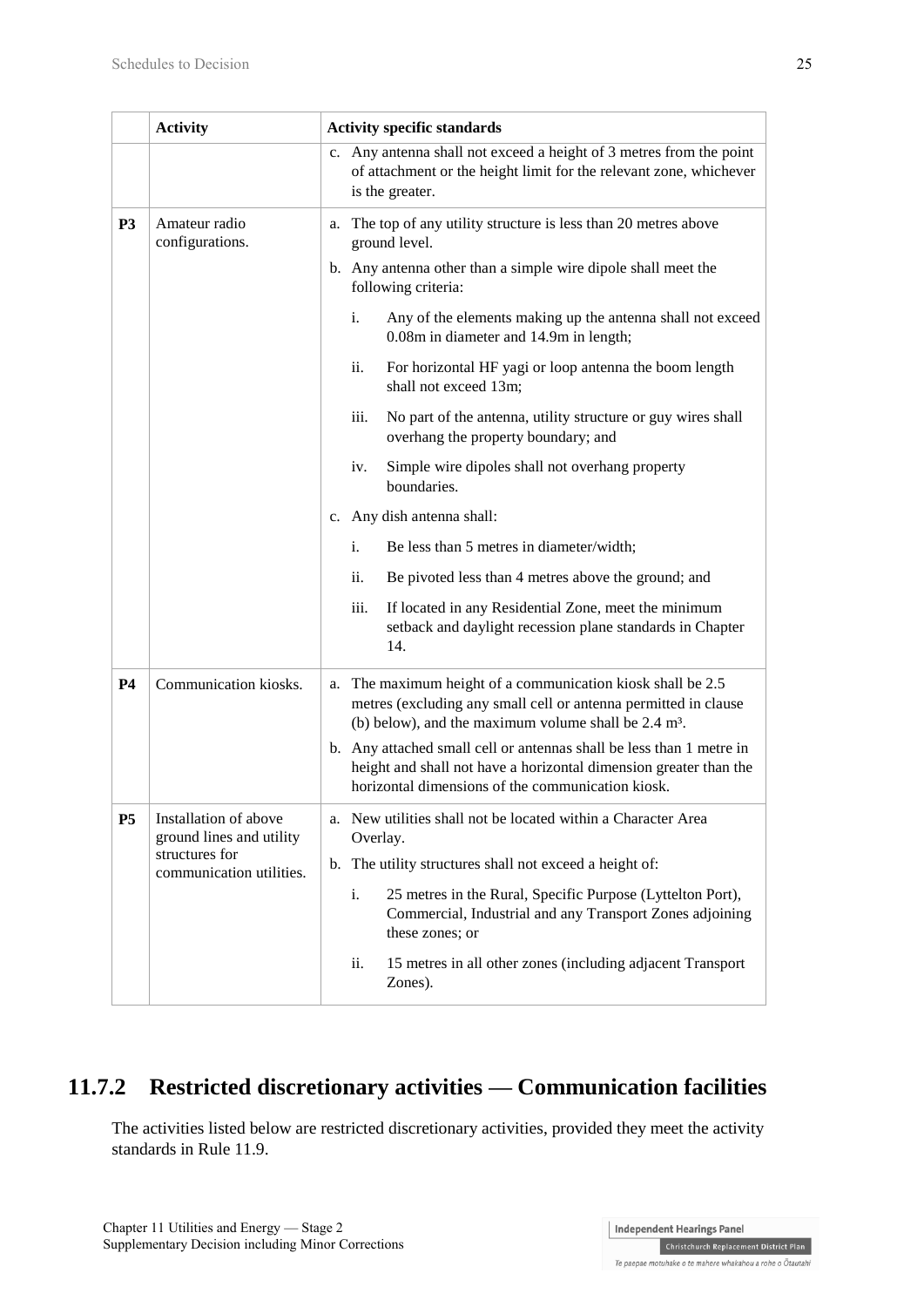Decision to grant or decline consent and impose conditions is restricted to the matters of discretion set out in Rule 11.10, as set out in the following table.

|     | <b>Activity</b>                                                                                                | The Council's discretion shall be limited to the<br>following matters:                                                                                                            |
|-----|----------------------------------------------------------------------------------------------------------------|-----------------------------------------------------------------------------------------------------------------------------------------------------------------------------------|
| RD1 | Any activity listed in Rule 11.7.1 P1<br>that does not meet one or more of the<br>activity specific standards. | Heritage and natural environment - Rule 11.10.1<br>a.<br>b. Amenity, location and design $-$ Rule 11.10.2<br>Operational considerations - Rule 11.10.3<br>$c_{\cdot}$             |
| RD2 | Any activity listed in Rule 11.7.1 P2<br>that does not meet one or more of the<br>activity specific standards. | Heritage and natural environment – Rule 11.10.1<br>a.<br>b. Amenity, location and design $-$ Rule 11.10.2<br>Operational considerations – Rule 11.10.3<br>$c_{\cdot}$             |
| RD3 | Any activity listed in Rule 11.7.1 P3<br>that does not meet one or more of the<br>activity specific standards. | Heritage and natural environment - Rule 11.10.1<br>a.<br>Amenity, location and design – Rule 11.10.2<br>b.<br>Operational considerations - Rule 11.10.3<br>c.                     |
| RD4 | Any activity listed in Rule 11.7.1 P4<br>that does not meet the activity specific<br>standard.                 | Heritage and natural environment - Rule 11.10.1<br>a.<br>Amenity, location and design – Rule 11.10.2<br>$\mathbf{b}$ .<br>Operational considerations – Rule 11.10.3<br>c.         |
| RD5 | Any activity listed in Rule 11.7.1 P5<br>that does not meet one or more the<br>activity specific standards.    | Heritage and natural environment - Rule 11.10.1<br>a.<br>Amenity, location and design – Rule 11.10.2<br>$\mathbf b$ .<br>Operational considerations - Rule 11.10.3<br>$c_{\cdot}$ |

**Independent Hearings Panel** 

Christchurch Replacement District Plan Te paepae motuhake o te mahere whakahou a rohe o Ōtautahi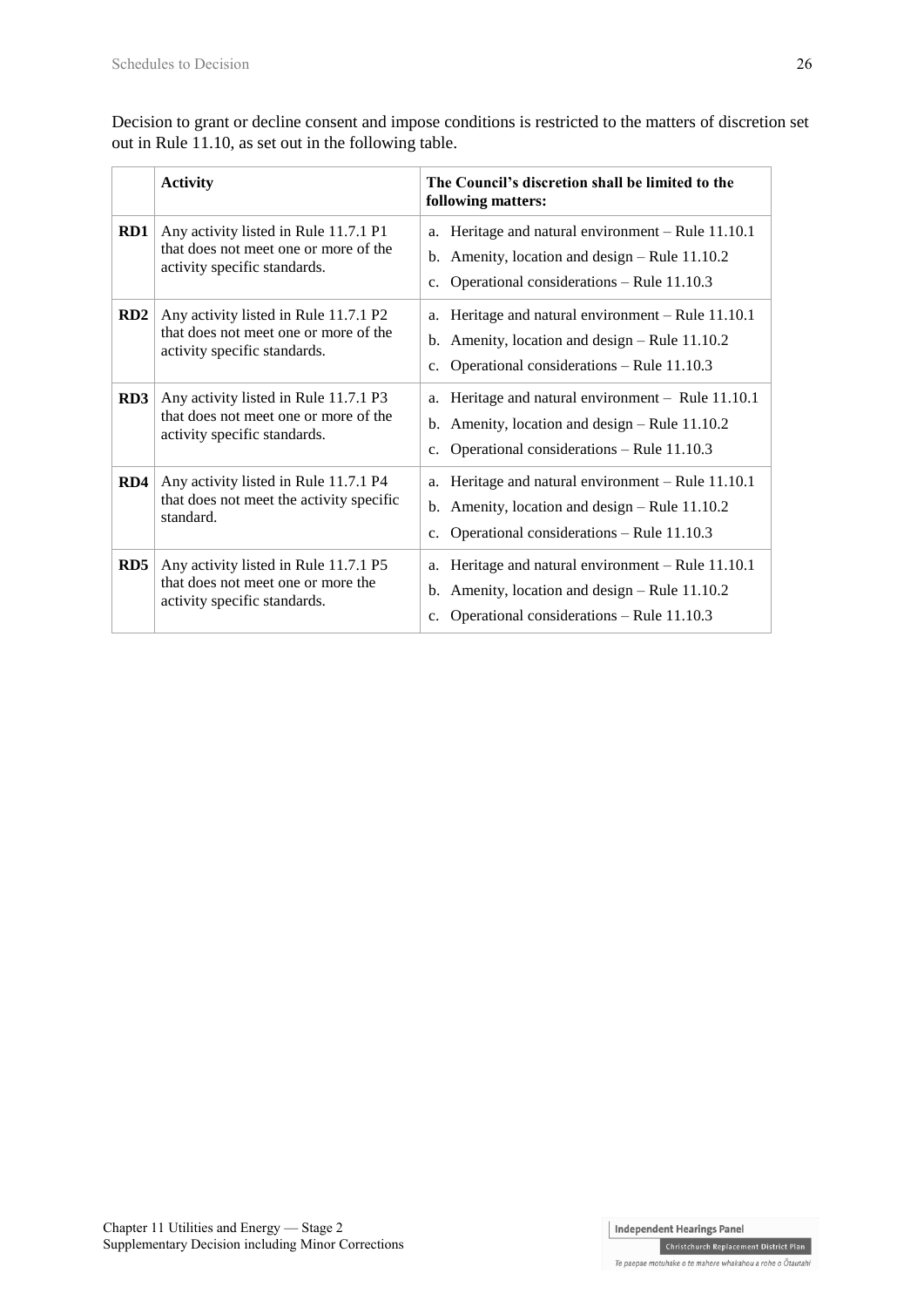# **11.8 Rules — Water, wastewater and stormwater**

## **11.8.1 Permitted activities — Water, wastewater and stormwater**

The activities listed below are permitted activities if they meet the activity specific standards set out in this table and the activity standards in Rule 11.9.

Activities may also be restricted discretionary, discretionary or non-complying as specified in Rules 11.4 – 11.7, and 11.8.2.

|                | <b>Activity</b>                                                                                                                                                                                                   | <b>Activity specific standards</b>                                                                                                                                                                                                                                                                                                                                                                                                                                                                                                                     |  |
|----------------|-------------------------------------------------------------------------------------------------------------------------------------------------------------------------------------------------------------------|--------------------------------------------------------------------------------------------------------------------------------------------------------------------------------------------------------------------------------------------------------------------------------------------------------------------------------------------------------------------------------------------------------------------------------------------------------------------------------------------------------------------------------------------------------|--|
| P1             | Water, wastewater and<br>stormwater connections<br>to public networks.                                                                                                                                            | Nil.<br><b>Advice Notes:</b><br>1.                                                                                                                                                                                                                                                                                                                                                                                                                                                                                                                     |  |
|                |                                                                                                                                                                                                                   | Refer to the Infrastructure Design Standard and/or Construction<br>Specification Standard as published by the Council.                                                                                                                                                                                                                                                                                                                                                                                                                                 |  |
|                |                                                                                                                                                                                                                   | Connections to the Council's reticulated water supply are<br>2.<br>applied for through the "WS1 Water Connection Application<br>form".                                                                                                                                                                                                                                                                                                                                                                                                                 |  |
|                |                                                                                                                                                                                                                   | Connections to the Council's reticulated stormwater and<br>3.<br>wastewater systems are through the building consent process.<br>Connections are to be installed by a Council Authorised Drain<br>Layer.                                                                                                                                                                                                                                                                                                                                               |  |
| P <sub>2</sub> | Construction or<br>operation of structures<br>for the conveyance,<br>treatment, storage or<br>retention / detention of<br>water, wastewater and<br>stormwater by the<br>Council or a network<br>utility operator. | a. Built form standards for the relevant zone.<br><b>Advice Notes:</b><br>Refer to the Infrastructure Design Standard and/or Construction<br>1.<br>Specification Standard as published by the Council.<br>2.<br>Refer also to relevant Stormwater Management Plans and<br>Integrated Catchment Management Plans.                                                                                                                                                                                                                                       |  |
| P <sub>3</sub> | Structures and equipment<br>ancillary to the<br>maintenance and<br>operation of water,<br>wastewater and<br>stormwater facilities.                                                                                | Nil.<br><b>Advice Notes:</b><br>Refer to the Infrastructure Design Standard and/or Construction<br>1.<br>Specification Standard as published by the Council.<br>2.<br>Refer also to the Canterbury Regional Council's Erosion and<br>Sediment Control Guide.<br>Works should be undertaken in accordance with the best<br>3.<br>practicable option to minimise discharge. For guidance refer to<br>the sediment control guidelines prepared by the Canterbury<br>Regional Council. Works may also require consent from<br>Canterbury Regional Council. |  |
| <b>P4</b>      | Rainwater collection<br>systems.                                                                                                                                                                                  | a. Water tanks shall meet zone provisions for height and road<br>boundary building setbacks and minimum building setbacks from<br>internal boundaries.<br>Advice note:                                                                                                                                                                                                                                                                                                                                                                                 |  |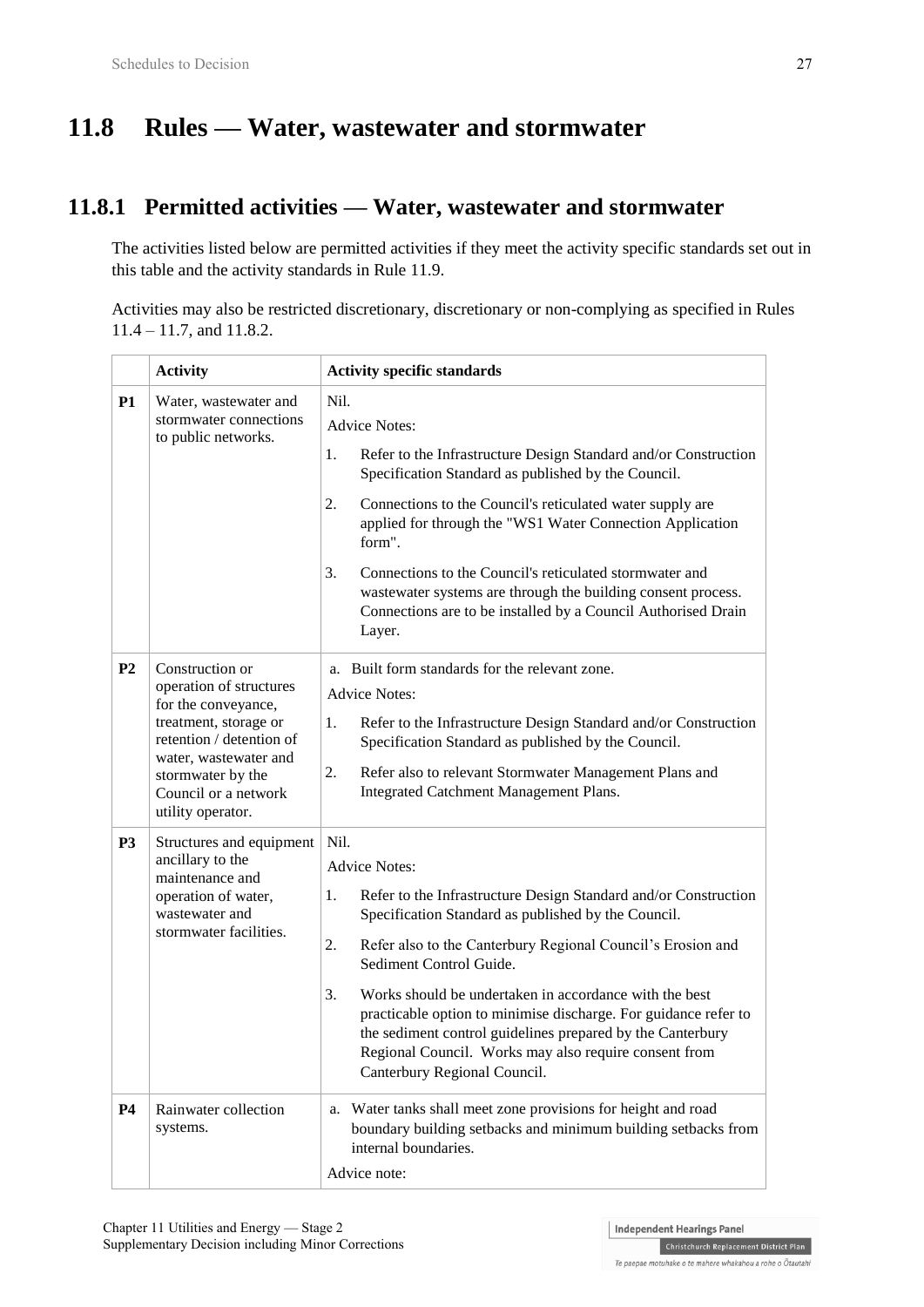|           | <b>Activity</b>          | <b>Activity specific standards</b>                                                                         |
|-----------|--------------------------|------------------------------------------------------------------------------------------------------------|
|           |                          | The installation of rainwater tanks may require building<br>1.<br>consent.                                 |
| <b>P5</b> | Solar hot water systems. | Nil.<br>Advice note:<br>The installation of solar hot water systems may require building<br>1.<br>consent. |

## **11.8.2 Restricted discretionary activities — water, wastewater and stormwater**

The activities listed below are restricted discretionary activities, provide they meet the activity standards in Rule 11.9.

Decision to grant or decline consent and impose conditions is restricted to the matters of discretion set out in Rule 11.10, as set out in the following table.

|     | <b>Activity</b>                                                                                | The Council's discretion shall be limited to the<br>following matters:                                                                                                                                                                                                                  |
|-----|------------------------------------------------------------------------------------------------|-----------------------------------------------------------------------------------------------------------------------------------------------------------------------------------------------------------------------------------------------------------------------------------------|
| RD1 | Any activity listed in Rule 11.8.1 P2<br>that does not meet the activity specific<br>standard. | a. Heritage and natural environment - Rule 11.10.1<br>Amenity, location and design – Rule 11.10.2<br>$\mathbf{b}$ .<br>Operational considerations $-11.10.3$<br>c.<br>d. Health and safety $-11.10.4(a)$<br>Water, was tewater and stormwater $-$ Rule 11.10.6<br>e.                    |
| RD2 | Any activity listed in Rule 11.8.1 P4<br>that does not meet the activity specific<br>Standard. | a. Heritage and natural environment - Rule 11.10.1<br>b. Amenity, location and design $-$ Rule 11.10.2<br>Operational considerations - Rule 11.10.3<br>c.<br>Health and safety – Rule $11.10.4(a)$<br>d.<br>Water, wastewater and stormwater – Rule<br>e.<br>11.10.6(a)                 |
| RD3 | Use of greywater collection systems<br>(excluding those permitted by Rule<br>$11.8.1 P2$ ).    | Water, wastewater and stormwater – Rule<br>a.<br>$11.10.6(a)$ , (b) and (k)<br><b>Advice Notes:</b><br>The installation of greywater systems may<br>1.<br>require building consent.<br>The use of greywater may require resource<br>2.<br>consent from the Canterbury Regional Council. |

Independent Hearings Panel **Christchurch Replacement District Plan**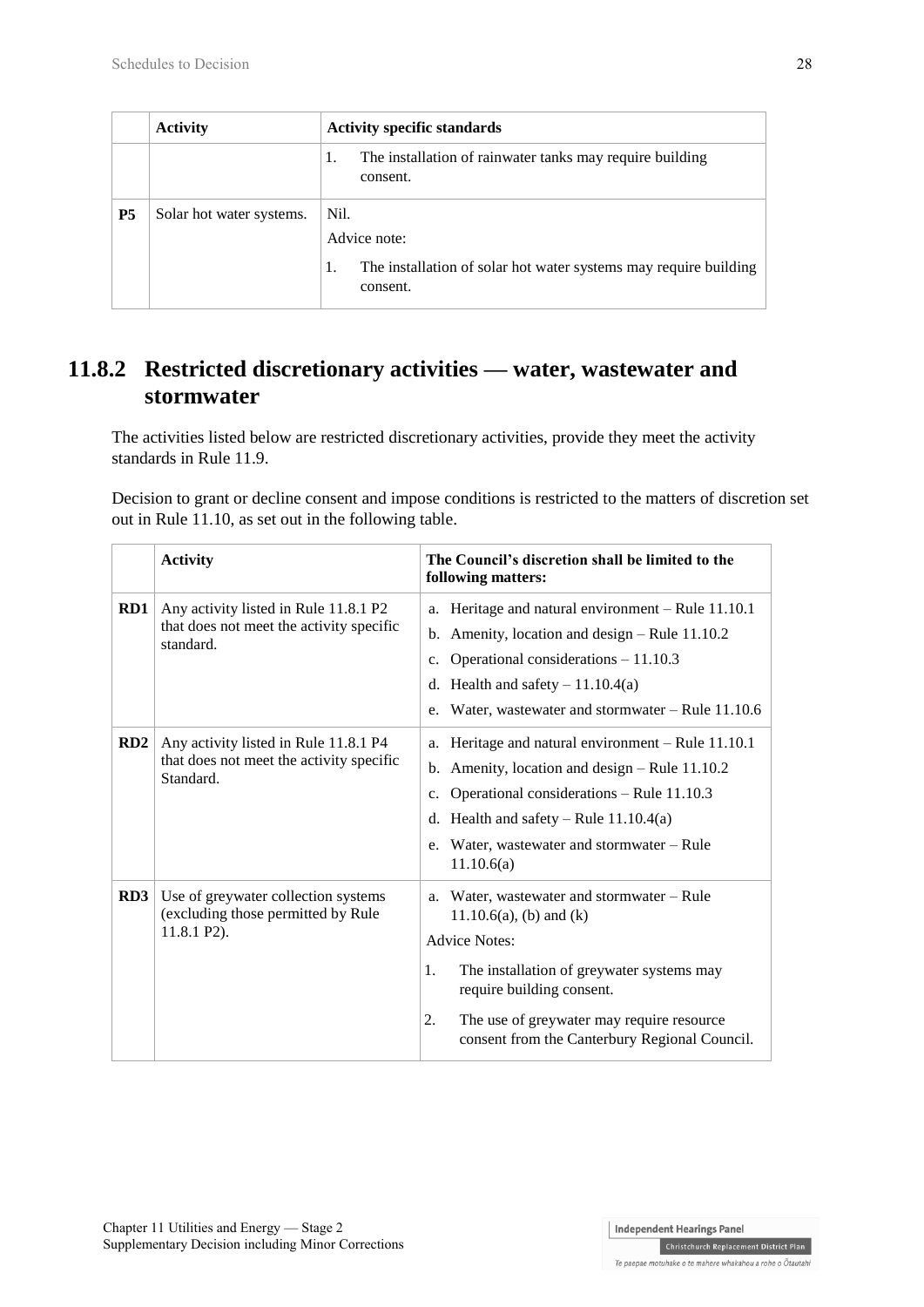# **11.9 Rules — Activity standards — All activities**

The following activity standards shall be met by all activities in Rules 11.4 – 11.8.

|    | <b>Applicable to</b>                                                                                         | <b>Activity Standard</b>                                                                                                                                                                                                                                                                                                                                                                                                                       |
|----|--------------------------------------------------------------------------------------------------------------|------------------------------------------------------------------------------------------------------------------------------------------------------------------------------------------------------------------------------------------------------------------------------------------------------------------------------------------------------------------------------------------------------------------------------------------------|
| a. | Any utilities that emit<br>radiofrequency fields,<br>which are not regulated by<br>an amateur radio licence. | The utility operator must plan and operate the utility in<br>a.<br>accordance with NZS2772: Part 1:1999<br>Radiofrequency Fields Part 1 - Maximum Exposure<br>Levels $-3$ kHz to 300 GHz.                                                                                                                                                                                                                                                      |
|    |                                                                                                              | b. The utility operator must ensure that the Council<br>receives, before the utility becomes operational, the<br>following:                                                                                                                                                                                                                                                                                                                    |
|    |                                                                                                              | i.<br>written or electronic notice of where the utility is<br>or where it is proposed to be; and                                                                                                                                                                                                                                                                                                                                               |
|    |                                                                                                              | ii.<br>a report that-                                                                                                                                                                                                                                                                                                                                                                                                                          |
|    |                                                                                                              | is prepared in accordance with AS/NZS<br>1.<br>2772.2:2011: Radiofrequency Fields Part 2:<br>Principles and methods of measurement and<br>computation - 3 kHz to 300 GHz and                                                                                                                                                                                                                                                                   |
|    |                                                                                                              | 2.<br>takes account of exposures arising from<br>other utilities in the vicinity of the utility;<br>and                                                                                                                                                                                                                                                                                                                                        |
|    |                                                                                                              | 3.<br>predicts whether the radiofrequency field<br>levels at places in the vicinity of the utility<br>that are reasonably accessible to the general<br>public will comply with NZS 2772: Part<br>1:1999 Radiofrequency Fields Part 1-<br>Maximum Exposure Levels - 3 kHz to 300<br>GHz.                                                                                                                                                        |
|    |                                                                                                              | c. If the prediction referred to in standard (b) is that the<br>radiofrequency field levels will reach or exceed 25%<br>of the maximum level authorised by NZS 2772: Part<br>1:1999 Radiofrequency Fields Part 1 - Maximum<br>Exposure Levels $-3$ kHz to 300 GHz for exposure of<br>the general public, the utility operator must ensure that<br>the Council receives, within 3 months of the utility<br>becoming operational, a report that— |
|    |                                                                                                              | i.<br>is prepared in accordance with AS/NZS<br>2772.2:2011: Radiofrequency Fields Part 2:<br>Principles and methods of measurement and<br>computation $-3$ kHz to 300 GHz; and                                                                                                                                                                                                                                                                 |
|    |                                                                                                              | ii.<br>provides evidence that the actual radiofrequency<br>field levels at places in the vicinity of the utility<br>that are reasonably accessible to the general<br>public comply with NZS 2772: Part 1:1999<br>Radiofrequency Fields Part 1 - Maximum<br>Exposure Levels $-3$ kHz to 300 GHz.                                                                                                                                                |
|    |                                                                                                              | <b>Advice Note:</b>                                                                                                                                                                                                                                                                                                                                                                                                                            |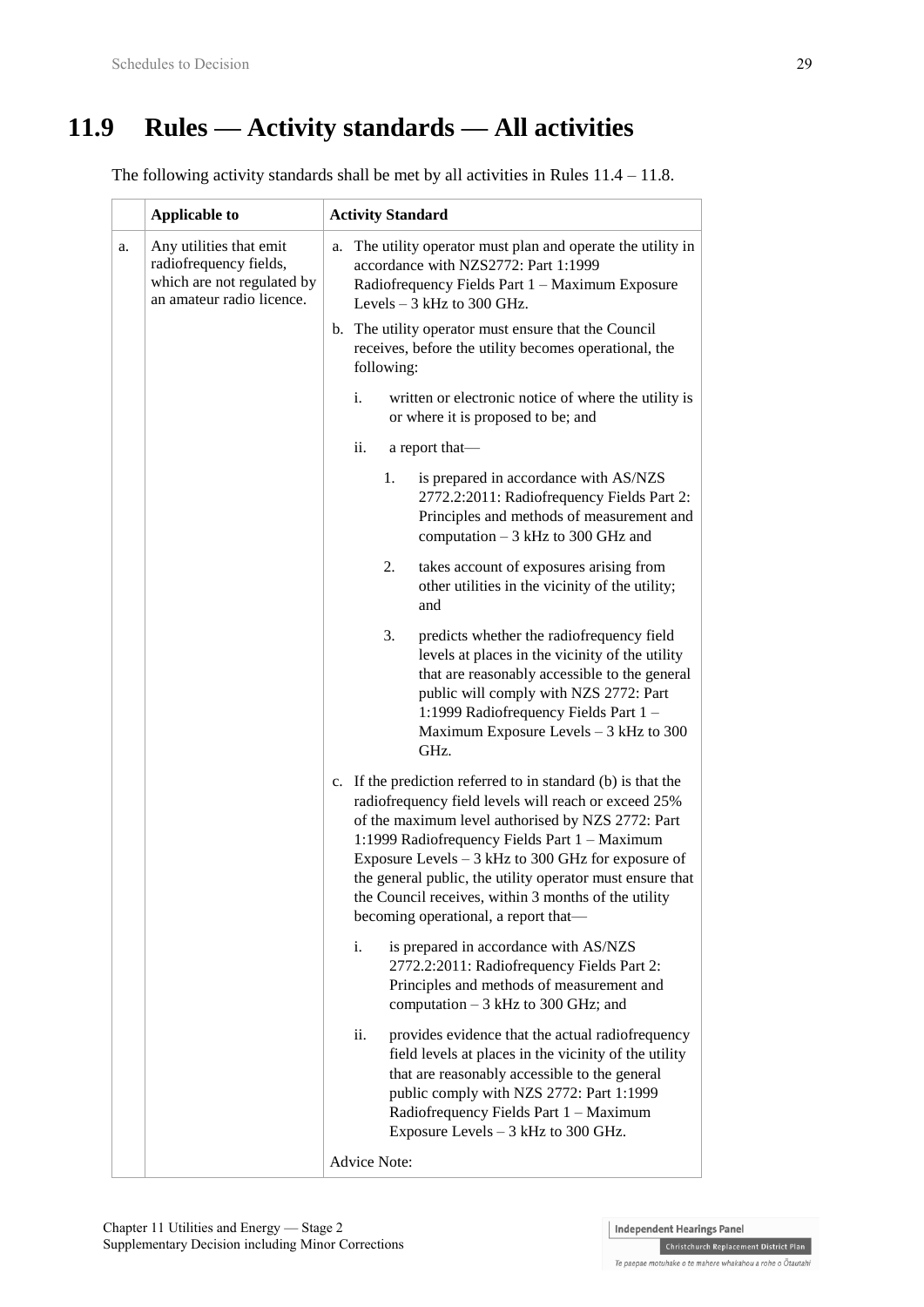|    | <b>Applicable to</b>                                                                                                                                                                                                 | <b>Activity Standard</b>                                                                                                                                                                                                                                                                                                                                                                                                |
|----|----------------------------------------------------------------------------------------------------------------------------------------------------------------------------------------------------------------------|-------------------------------------------------------------------------------------------------------------------------------------------------------------------------------------------------------------------------------------------------------------------------------------------------------------------------------------------------------------------------------------------------------------------------|
|    |                                                                                                                                                                                                                      | 1.<br>The exposure assessment in standard (b) is not<br>required to include an evaluation of the uncertainty in<br>that assessment.                                                                                                                                                                                                                                                                                     |
| b. | The operation of any<br>utility that emits power<br>frequency electric and<br>magnetic fields.                                                                                                                       | a. Exposures to power frequency electric and magnetic<br>fields in areas normally accessible to the public shall<br>not exceed 5 kilovolts per metre and 200 microtesla as<br>measured and assessed in accordance with the<br>International Commission on Non-Ionising Radiation<br>Protection Guidelines for Limiting Exposures to Time<br>Varying Electric and Magnetic Fields (1Hz - 100kHz).<br><b>Advice Note:</b> |
|    |                                                                                                                                                                                                                      |                                                                                                                                                                                                                                                                                                                                                                                                                         |
|    |                                                                                                                                                                                                                      | The Ministry of Health 2013 guidelines "Electric and<br>1.<br>Magnetic Fields and Your Health: Information on<br>electric and magnetic fields association with<br>transmission lines, distribution lines and electrical<br>equipment $-2013$ edition", in addition to compliance<br>with the exposure limits in standard (a), recommend:                                                                                |
|    |                                                                                                                                                                                                                      | the implementation of very low cost measures to<br>reduce exposures when constructing new<br>electrical infrastructure, and;                                                                                                                                                                                                                                                                                            |
|    |                                                                                                                                                                                                                      | when contemplating changes to existing sources,<br>consideration of field reduction alongside safety,<br>reliability and economic aspects.                                                                                                                                                                                                                                                                              |
| c. | Any utilities within 12<br>metres of the centre line<br>of a 110kV or a 220 kV                                                                                                                                       | The utility shall comply with the New Zealand<br>а.<br>Electrical Code of Practice for Electrical Safe<br>Distances (NZCEP 34:2001).                                                                                                                                                                                                                                                                                    |
|    | National Grid<br>transmission line, or<br>within 10 metres of the<br>centre line of a 66 kV<br><b>National Grid</b><br>transmission line.                                                                            | b. The utility shall not be for the reticulation or storage of<br>water for irrigation purposes.                                                                                                                                                                                                                                                                                                                        |
| d. | Any utilities within 10<br>metres of the centre line<br>of a 66kV electricity<br>distribution line or within<br>5 metres of the centre line<br>of a 33kV or the 11kV<br>Heathcote to Lyttelton<br>distribution line. | The utility shall comply with the New Zealand<br>a.<br>Electrical Code of Practice for Electrical Safe<br>Distances (NZECP 34:2001).                                                                                                                                                                                                                                                                                    |

**Christchurch Replacement District Plan** Te paepae motuhake o te mahere whakahou a rohe o Ōtautahi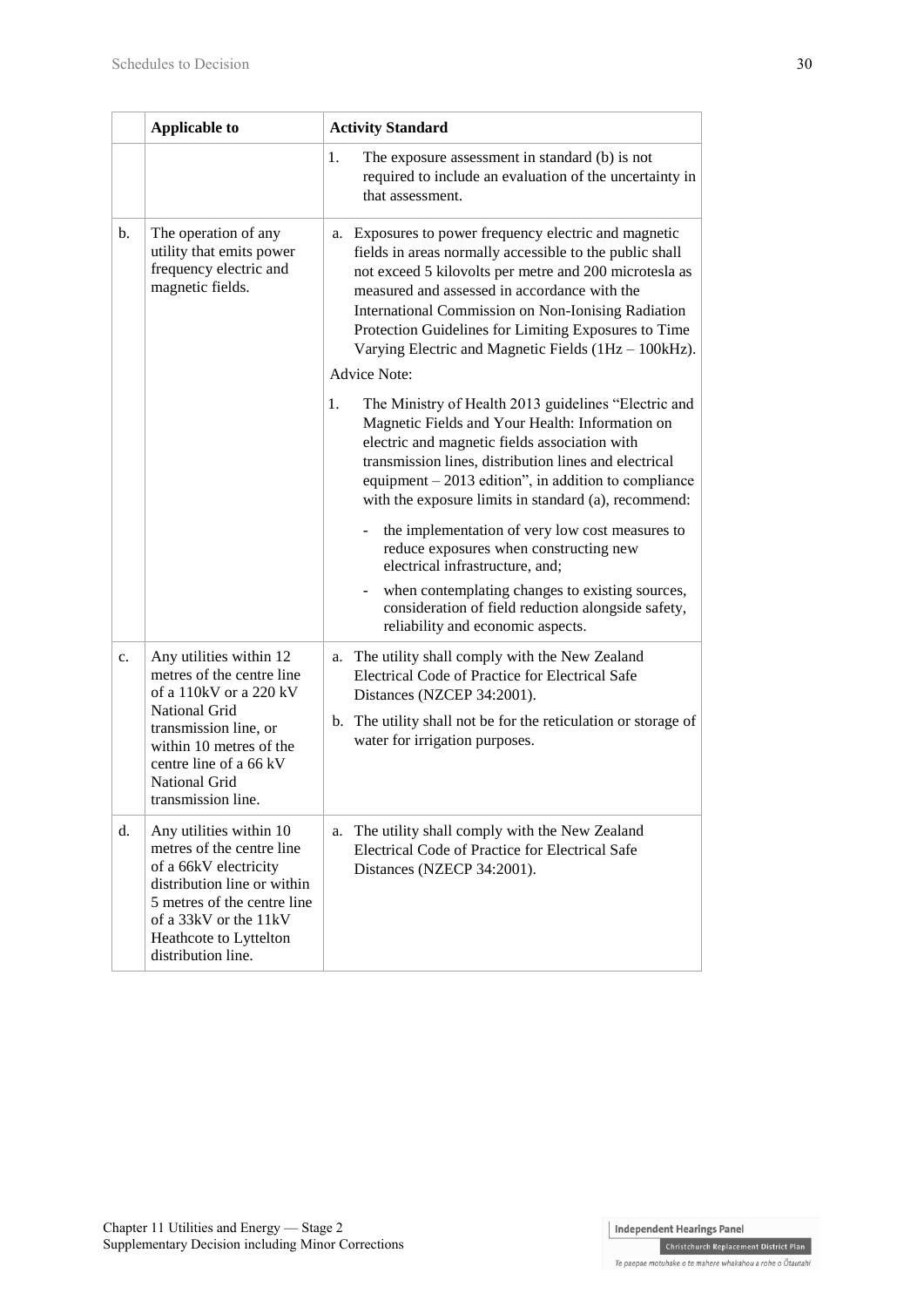# **11.10 Rules — Matters of discretion**

When considering applications for restricted discretionary activities, the Council's discretion to grant or decline consent, or impose conditions, is restricted to the matters over which discretion is restricted in the relevant rule and as described below.

## **11.10.1 Heritage and natural environment**

- a. Any cumulative visual effects arising from the utility, particularly in relation to telecommunication facilities and energy generation facilities; and
- b. If any activity is proposed within a Character Area Overlay, any relevant assessment matters in Chapter 14; and
- c. *[Stage 3 — Chapter 9 Natural and Cultural Heritage]*

## **11.10.2 Amenity, location and design**

- a. The practicality and effectiveness of screening the utility;
- b. In respect of utilities attached to buildings, whether the utility is placed within the visual envelope of an existing building, and the extent to which the colour and design of the facility corresponds to the existing building;
- c. Consideration of the number and size of any other existing utility on the building;
- d. The extent to which any adverse effects of the utility have been avoided, remedied or mitigated by the route, site and method selection; and
- e. Whether the location and size of the utility impacts on the ability of people to access any facility, building, shop, recreation facility or other activity on a site.

## **11.10.3 Operational considerations**

- a. The extent to which the scale and height of buildings or other structures proposed are necessary to meet the technical, operational or functional requirements of the utility;
- b. Consideration of soil stability, erosion, and geotechnical matters on the selection of the route or site of a utility and the extent to which these matters can be mitigated;
- c. Whether placing lines or other utilities underground is unreasonable in terms of additional costs or environmental effects; and
- d. Any risk to, and effects on, the operation, maintenance, upgrading and development of transmission lines, including the National Grid.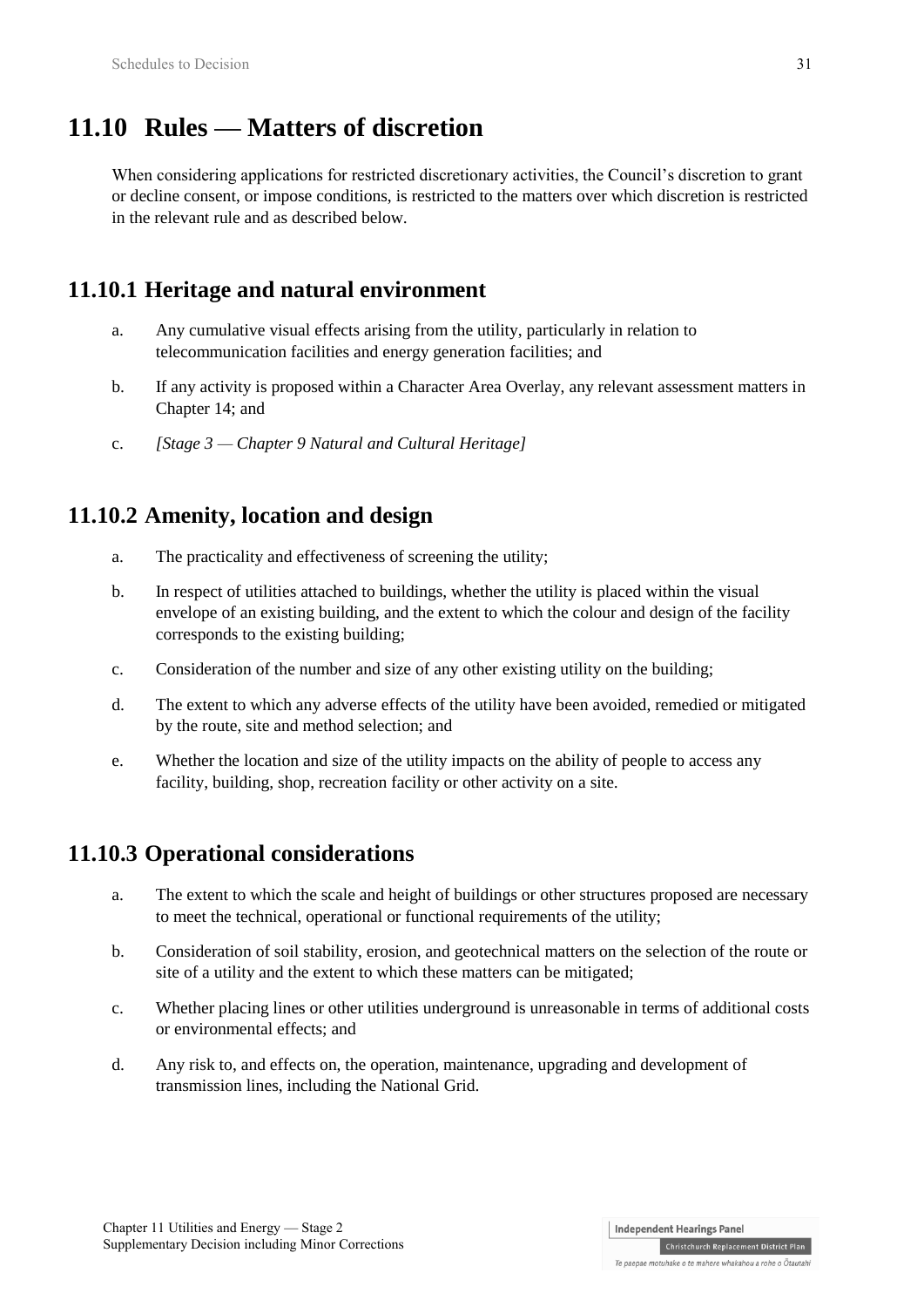## **11.10.4 Health and safety**

a. Whether the utility will be located in close proximity to any sensitive activity and the extent of any effect on human health.

## **11.10.5 Electricity generation**

- a. Whether the utility will make a meaningful contribution to renewable electricity generation targets set by central government (90% by 2025) and the Council's Climate Smart Strategy 2010 - 2025.
- b. The distance between the utility and residences, public places, or places from which the utility would be visible, and whether the utility would impose adverse visual effects on or dominate the surrounding landscape… *[Deferral to Chapter 9 Natural and Cultural Heritage]*;
- c. Whether views to the utility are expansive or constrained;
- d. The extent to which the siting and size of the utility responds to its landscape context;
- e. The relative elevation of the utility in relation to residences, public places or place from which the utility will be visible, including whether the utility is located on a ridgeline or series of ridgelines, or would form part of a skyline;
- f. Number, design and extent of wind turbines and associated structures, and predominant orientation in relation to the landform;
- g. The effects on natural topography, landforms and geological forms;
- h. The ecological effects including any loss of indigenous flora, fauna, habitat and riparian margins, including through birdstrike;
- i. The extent of and effect on adjoining land uses of noise levels, noise modulation, glint/glare, and shadow flicker;
- j. The need to locate wind turbines and associated structures where the wind resource is available and the quality of the wind resource;
- k. The extent and visibility of roads, earthworks and vegetation clearance associated with the construction, operation or maintenance of the utility;
- l. For solar cells, in addition to the above:
	- i. the time of day, year, and time per day when adjoining or adjacent properties would be affected by reflected solar glare and the degree of luminance;
	- ii. the number of properties affected and their relative proximity; and
	- iii. whether there is any glare hazard.
- m. The necessity for non-renewable electricity generation elements in the District's electricity supply network, including for building resilience.

**Independent Hearings Panel** 

Christchurch Replacement District Plan Te paepae motuhake o te mahere whakahou a rohe o Ōtautahi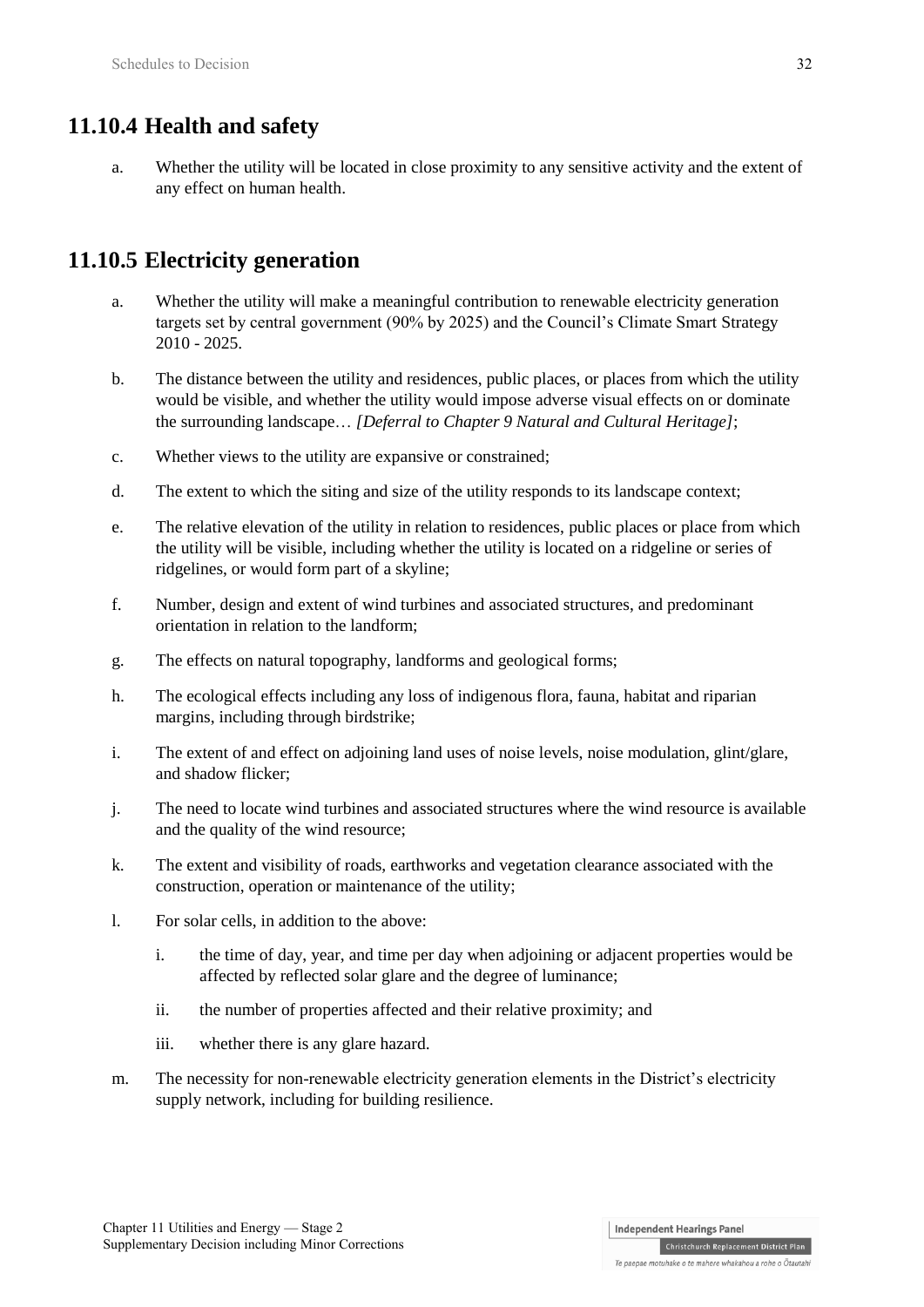## **11.10.6 Water, wastewater and stormwater**

- a. The requirements of the Infrastructure Design Standard and/or Construction Standard Specifications as published by the Council;
- b. Whether the proposed servicing will serve its intended purpose;
- c. Whether the utility utilises the existing or proposed topography and proposed networks to convey surface water by way of gravity systems;
- d. Whether provision is made for safe access for maintenance of surface water infrastructure;
- e. Whether the utility incorporate existing or new appropriate indigenous vegetation, recognising the ability of particular species to absorb water, and to which planting reflects Ngāi Tahu history and identity associated with specific place;
- f. The suitability of the proposed water supply for fire-fighting purposes (the Council may obtain a report from the Chief Fire Officer), including the extent of compliance with the SNZ PAS:4509:2008 in respect of the health and safety of the community, including neighbouring properties;
- g. The extent to which the proposed surface water management systems are consistent with the relevant Council Stormwater Management Plan or Integrated Catchment Management Plan;
- h. Any adverse effects on the functioning or values of the existing network of drains, springs, waterways and ponding areas;
- i. The provision for, and protection of, the flood storage and conveyance capacity of waterways.
- j. Whether the proposed ponding area will be attractive to birdlife that might pose a bird strike risk to the operation of Christchurch International Airport Limited; and
- k. The requirements of AS/NZS 1547:2000.